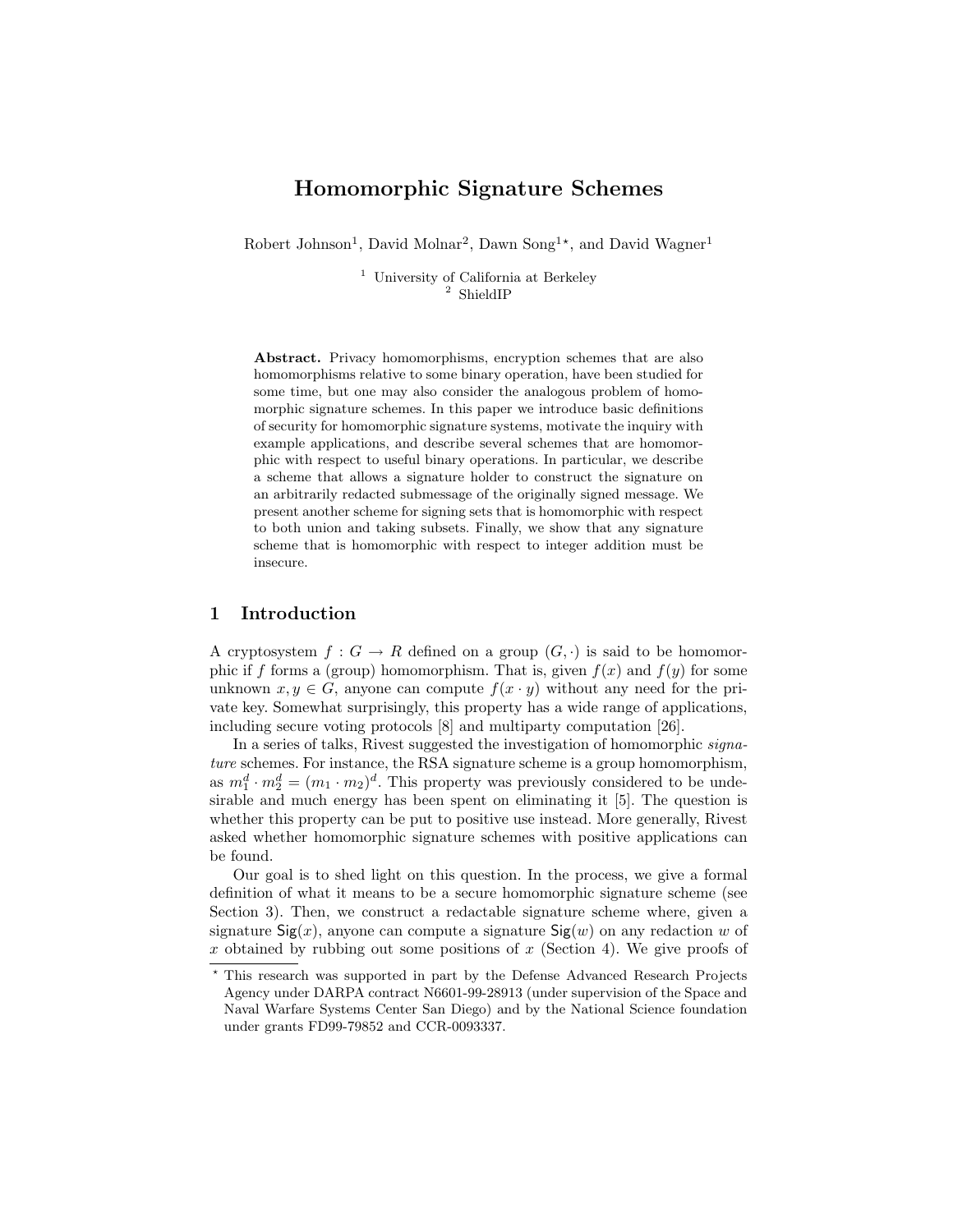security for this scheme (Appendix A). We present a scheme for signing sets that allows anyone to compute the signature on the union of two signed sets, and the signature on any subset of a signed set, and corresponding proofs of security (Section 5).

We also consider additively homomorphic signature schemes  $\text{Sig}: \mathbb{Z}/m\mathbb{Z} \to$ R. We argue that all such schemes are insecure: they unavoidably possess properties that are likely to render them useless in practice (Section 6). The problematic properties of additive signature schemes are general and completely independent of the way the scheme is implemented. In response, we define and consider semigroup-homomorphic signature schemes, which would permit us to avoid these bad properties. We pose as an open problem to find a signature scheme that is semigroup-homomorphic but not group-homomorphic.

## 2 Related Work

The notion of homomorphic signature schemes was first given by Rivest in a series of talks on "two new signature schemes" [24]. The first of these signature schemes, due to Micali and Rivest, is a "transitive signature scheme" for undirected graphs [19]. In this scheme, given a signature on two graph edges  $\mathsf{Sig}((x, y))$ ,  $\mathsf{Sig}((y, z))$ , a valid signature  $\text{Sig}((x, z))$  on any edge in their transitive closure can be computed without access to the secret key. This scheme works only for undirected graphs; given signatures on the transitive closure edge  $\mathsf{Sig}((x, z))$  and the edge  $\mathsf{Sig}((x, y)),$ a signature on the "intermediate" edge  $\mathsf{Sig}((y, z))$  can be computed It was left as an open problem to find a similar scheme for directed graphs.

The second signature scheme, due to Rivest, Rabin, and Chari, allows "prefix aggregation" [24]. Given two signatures  $\text{Sig}(p||0)$  and  $\text{Sig}(p||1)$  on the two messages obtained from  $p$  by appending a zero and one bit, their scheme allows computation of a signature  $\mathsf{Sig}(p)$  on p without access to the secret key. The scheme as presented has a property similar to the transitive graph signature scheme: the signature  $\text{Sig}(p||1)$  can be easily computed. from  $\text{Sig}(p)$  and  $\text{Sig}(p||0)$ . It was left as an open problem to find a similar scheme that does not have this property. Rivest also posed the open problem of finding a "concatenation signature scheme," in which given two signatures  $\mathsf{Sig}(x)$  and  $\mathsf{Sig}(y)$  a signature  $\textsf{Sig}(x||y)$  on their concatenation can be computed.

Rivest also suggested investigating what other "signature algebras" can be constructed. In Section 4 we give a construction for "redactable signatures." Then in Section 5 we show that RSA accumulators can be used to construct signatures homomorphic with respect to the union and subset operations.

Homomorphic signature schemes are intriguing in part because homomorphic cryptosystems have proved to be so useful. Rivest, Adleman, and Dertouzos noted applications of "privacy homomorphisms" to computing on encrypted data soon after the introduction of RSA [25]. Peralta and Boyar showed that an xor-homomorphic bit commitment could be exploited to yield more efficient zero-knowledge proofs of circuit satisfiability [23]. Feigenbaum and Merritt noted that a "cryptosystem which is a ring homomorphism on  $\mathbb{Z}/2\mathbb{Z}$  could be used to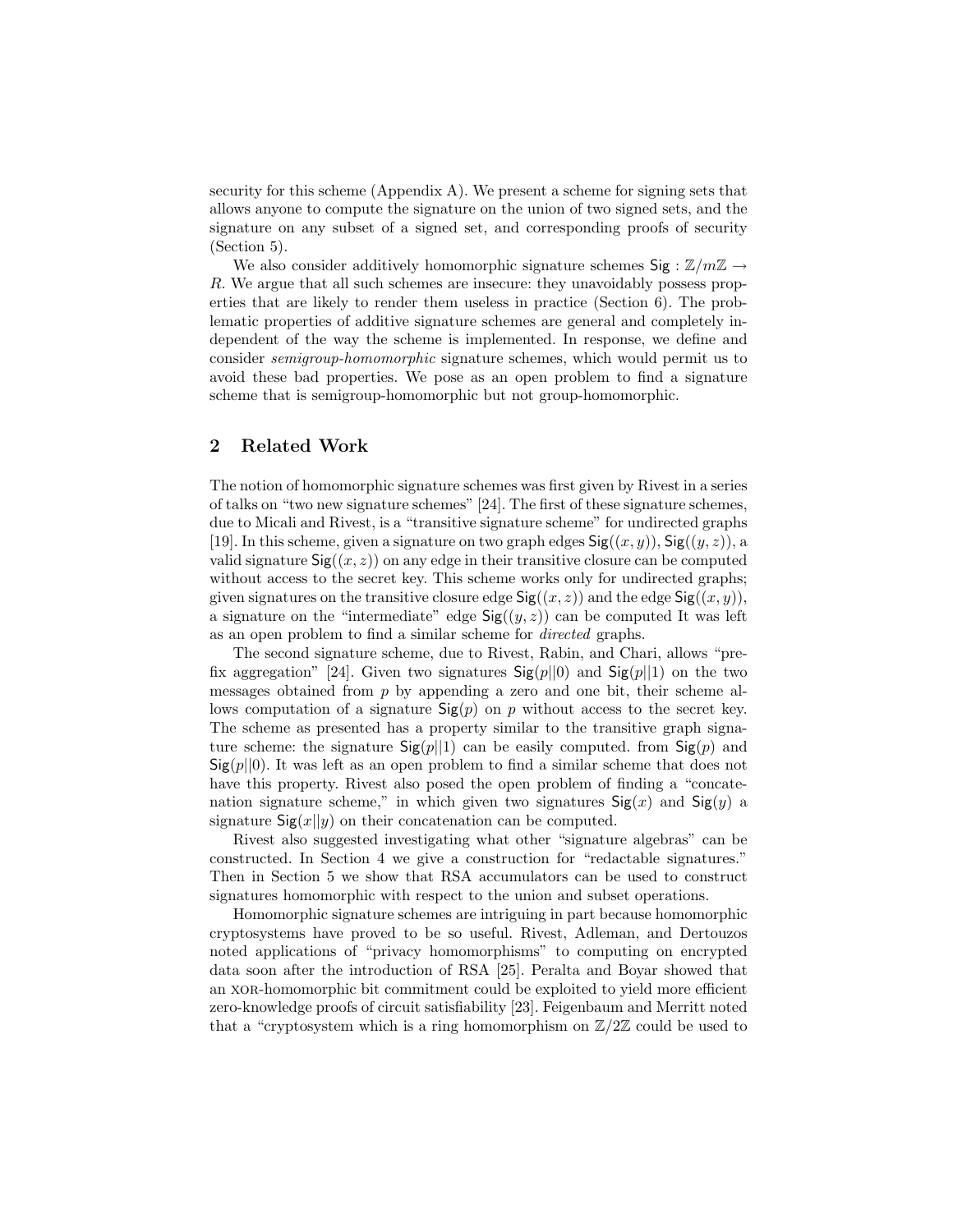implement completely non-interactive secure circuit evaluation" and called such cryptosystems "algebraic" [14]. Benaloh gave a secure election scheme based on a homomorphic encryption scheme [12]. Cramer and Damgard use homomorphic bit commitments to drastically simplify zero-knowledge proofs [13]. Many other examples exist in which homomorphic properties are used to construct cryptographic protocols.

The initial promise of privacy homomorphisms was tempered by a string of negative results. Ahituv, Lapid, and Neumann showed that any cryptosystem that is XOR-homomorphic on  $GF(2^{64})$  is insecure under chosen ciphertext attack [1]. Boneh and Lipton showed that any deterministic cryptosystem that is a field homomorphism must fall victim to a subexponential attack [10]. They further conjectured that any field-homomorphic cryptosystem, which they called "completely malleable," would prove to be insecure. Brickell and Yacobi broke a number of candidate constructions of privacy homomorphisms [11]. These negative results have their analogue in our results of Section 6 showing the triviality of signature schemes that are group homomorphisms on  $(\mathbb{Z}, +)$ .

Besides RSA, several other homomorphic cryptosystems are currently known. Goldwasser-Micali encryption takes the form of a group homomorphism  $\mathbb{Z}/2\mathbb{Z} \rightarrow$  $(\mathbb{Z}/n\mathbb{Z})^*$  [17], and others have proposed a number of other public-key encryption schemes that have various useful homomorphic properties [15, 8, 22, 20]. Of particular interest is Sander, Young, and Yung's slick construction of an encryption algorithm that is both AND- and XOR-homomorphic [26]; they note that this is the first cryptosystem homomorphic over a semigroup.

Redactable signature schemes are related in both spirit and construction to the "incremental cryptography" of Goldwasser, Goldreich, and Bellare [3]. Our notion of privacy for redactable signatures has a parallel in their notion of privacy for incremental signatures [4].

#### 3 Definitions

We define the notion of a homomorphic signature scheme as follows. A specification of a signature scheme includes a message space  $\mathcal{M}$ , a set of private keys  $K$ , a set of public keys  $K'$ , a (possibly randomized) signature algorithm  $Sig : \mathcal{K} \times \mathcal{M} \to \mathcal{Y}$ , and a verification algorithm  $Vrfy : \mathcal{K}' \times \mathcal{M} \times \mathcal{Y} \to \{\text{ok}, \text{bad}\}\$  so that  $Vrfy(k', x, Sig(k, x)) = \text{ok for all } x \in \mathcal{M}$  when  $(k, k')$  is a matching private key and public key. As a notational matter, for conciseness we often omit the private and public keys, writing  $\text{Sig}(x)$  instead of  $\text{Sig}(k, x)$  and  $\text{Vrfy}(x, s)$  instead of  $Vrfy(k',x,s)$  when this abbreviation will not cause confusion. Also, for a binary operation  $\odot : \mathcal{M} \times \mathcal{M} \to \mathcal{M}$  and a set  $S \subseteq \mathcal{M}$ , we let span  $\odot(S)$  denote the least set T with  $S \subseteq T$  and  $x \odot y \in T$  for all  $x, y \in T$ .

**Definition 1.** Fix a signature scheme Sig :  $K \times M \rightarrow Y$ , Vrfy :  $K' \times M \times$  $\mathcal{Y} \to \{\text{bad}, \text{ok}\}\$ and a binary operation  $\odot$  :  $\mathcal{M} \times \mathcal{M} \to \mathcal{M}$ . We say that Sig is homomorphic with respect to  $\odot$  if it comes with an efficient family of binary operations  $\otimes_{k'} : \mathcal{Y} \times \mathcal{Y} \to \mathcal{Y}$  so that  $y \otimes_{k'} y' = \mathsf{Sig}(x \odot x')$  for all  $x, x', y, y'$ satisfying  $\mathsf{Vrfy}(x, y) = \mathsf{Vrfy}(x', y') = \mathsf{ok}.$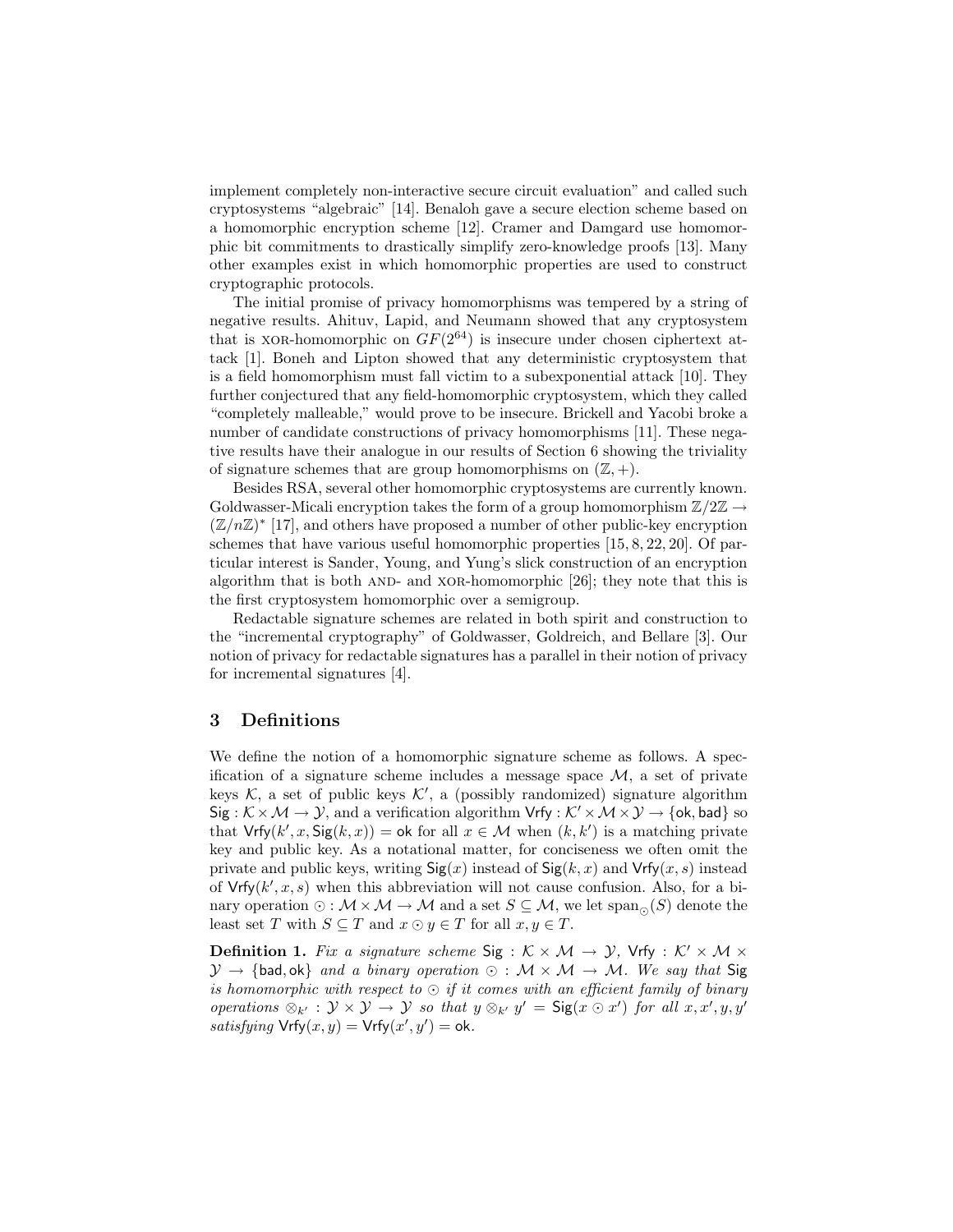As an example, if  $(G, \times_G)$  and  $(R, \times_R)$  are two groups and we have a signature scheme  $\textsf{Sig}: \mathcal{K} \times G \to R$  that is also a group homomorphism from G to R for each  $k \in \mathcal{K}$ , then this will qualify as a signature scheme that is homomorphic with respect to  $\times_G$ , since we may take  $y \otimes_{k'} y' = y \times_R y'$ .

This definition requires that signatures derived via  $\otimes_{k'}$  be indistinguishable from signatures generated by the private key holder, which we refer to as historyindependence. This precludes trivial schemes that, for example, allow the ordered pair  $(y, y')$  to serve as a signature on  $x \odot x'$ . Although the definition above is for deterministic signature schemes, extending it to probabilistic schemes is straightforward; one can simply require that the distribution of  $y \otimes_{k'} y'$  be indistinguishable from that of  $\mathsf{Sig}(x \odot x')$ .

For homomorphic signature schemes, we need a new definition of security. The standard notion of security against existential forgeries is too strong: no homomorphic signature scheme could ever satisfy it, because given two signatures on messages  $x$  and  $x'$ , one can generate a signature on the new message  $x'' = x \odot x'$  without asking the signer for a signature on  $x''$  explicitly.

Fortunately, there is a natural extension. Suppose the adversary has obtained signatures on queries  $x_1, \ldots, x_q$ . Such an adversary can deduce signatures on  $x_i \odot x_j, (x_i \odot x_j) \odot x_k$ , and so on; in other words, no message in span<sub> $\odot$ </sub> $(x_1, \ldots, x_q)$ seems to be safe. Therefore, we will require that no adversary be able to deduce a valid signature on anything outside  $\text{span}_{\odot}(x_1,\ldots,x_q)$ .

**Definition 2.** We say that a homomorphic signature scheme Sig is  $(t, q, \epsilon)$ secure against existential forgeries with respect to  $\odot$  if every adversary A making at most q chosen-message queries and running in time at most t has advantage  $Adv A \leq \epsilon$ . The advantage of an adversary A is defined as the probability that, after queries on the messages  $x_1, \ldots, x_q$ , A outputs a valid signature  $\langle x', y' \rangle$  on some message  $x' \notin \text{span}_{\odot}(x_1,\ldots,x_q)$ . In other words,  $Adv A = \Pr[A^{\text{Sig}(k,\cdot)}]$  $\langle x', y' \rangle \wedge \mathsf{Vrfy}(x', y') = \mathsf{ok} \wedge x' \notin \mathsf{span}_{\odot}(x_1, \ldots, x_q)].$ 

In some cases, we might want an additional guarantee that the operation  $\odot$ does not allow the adversary to create too many new signatures. Consider the additive signature schemes broken later in Section 6: They are good candidates to satisfy Definition 2, yet knowledge of a single signature could allow an attacker to sign every other possible message. Therefore, we introduce the concept of security against random forgeries:

**Definition 3.** The signature scheme Sig :  $K \times M \rightarrow Y$  is said to be  $(t, q, \epsilon)$ secure against random forgeries if every adversary A making at most q chosenmessage queries and running in time at most t has advantage  $Adv A \leq \epsilon$ . The advantage of an adversary is the probability that it can output a valid signature on a new message  $x'$  chosen by the referee uniformly at random from  $\mathcal M$  and independently of all the adversary's chosen-message queries. In other words,  $Adv\overline{A} = Pr[Vrfy(x', A^{Sig(k, \cdot), c_{x'})}] = ok]$  where  $c_{x'}$  is the constant function that always returns  $x'$  and where the adversary is not allowed to make any further queries to its signing oracle after looking at the value  $x'$ .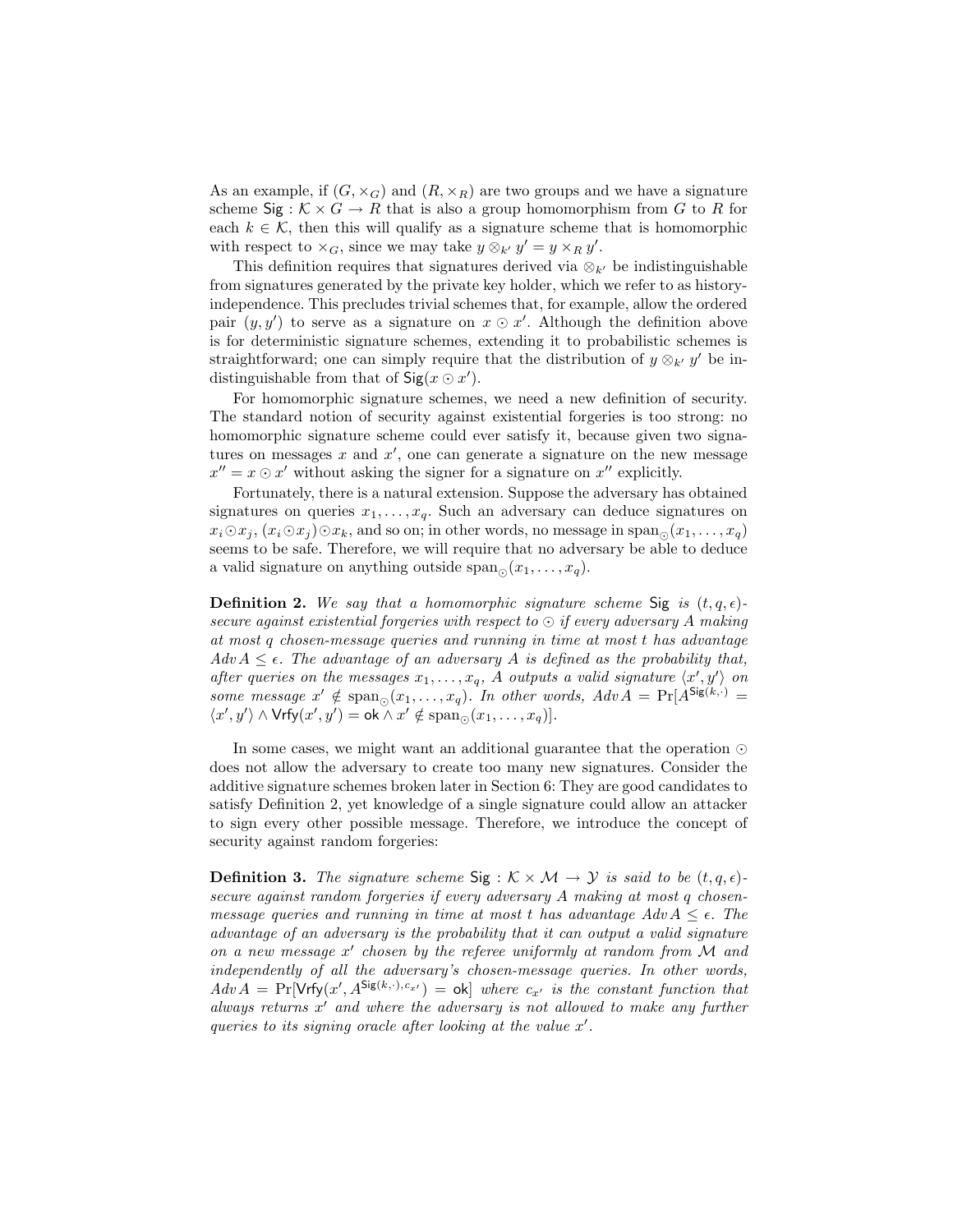For example, one might reasonably conjecture that textbook RSA signatures are secure against random forgeries.

The security of a homomorphic signature scheme seems to depend on two related notions: the size of  $\text{span}_{\odot}(x_1,\ldots,x_q)$  for small sets of messages, and the difficulty of the decomposition problem, i.e. given  $x \in \text{span}_{\bigcirc}(x_1, \ldots, x_q)$ , find an explicit decomposition of x in terms of the  $x_i$ 's and the  $\odot$  operation. If decomposition is hard, then the scheme may be secure even if the spans of small sets of messages are quite large, as is the case with RSA. The scheme may also be secure if the decomposition problem is easy, but most sets of messages only span a small portion of the message space. Redactable signatures are just such a scheme. The trouble occurs when a scheme admits both easy decomposition and large spans. Indeed, this is exactly what renders additive schemes so vulnerable to random forgeries.

One can easily generalize the above notions to operations that take an arbitrary number of operands, and to schemes that are simultaneously homomorphic with respect to more than one operation.

We can also consider signature schemes that are homomorphic with respect to a number of interesting mathematical structures. If  $(G, \times_G)$  is a group, then we say that  $\textsf{Sig}: G \to \mathcal{Y}$  is a group-homomorphic signature scheme if it is homomorphic with respect to the binary operator  $\times_G$  as well as the unary inversion operation  $x \mapsto x^{-1}$ . If  $(M, \times_M)$  is a semigroup<sup>1</sup>, then we say that Sig :  $M \to Y$ is a semigroup-homomorphic signature scheme if it is homomorphic with respect to the binary operator  $\times_M$ . If  $(R, \times_R, +_R)$  is a ring, we say that  $\text{Sig}: R \to Y$  is a ring-homomorphic signature scheme if it is homomorphic with respect to both  $\times_R$  and  $+R$ . Boneh et al. have shown that every<sup>2</sup> field-homomorphic signature scheme  $\text{Sig}: \mathbb{F} \to \mathcal{Y}$  can be broken in subexponential time [10].

## 4 Redactable Signatures

The problem. Redactable signatures are intended to model a situation where a censor can delete certain substrings of a signed document without destroying the ability of the recipient to verify the integrity of the resulting (redacted) document. In particular, we allow the censor to replace arbitrary bit positions in the document with a special symbol  $\sharp$  representing the location of the deletions. (Our construction can be readily generalized to any alphabet, so that the signer can limit redactions to whole words, sentences, etc., but for simplicity we describe only the case of bit strings here.)

Redactable signatures might have several applications. They permit deletion of arbitrary substrings of a document, and thus might be useful in proxy cryp-

Recall that a *semigroup* is a set M together with an associative binary operator  $\times_M$ with the property that M is closed under  $\times_M$ .

 $2$  Boneh et al. noted that their attack applies to all *deterministic* field-homomorphic encryption schemes, but not to randomized encryption schemes. We observe that their result also applies to all field-homomorphic signature schemes, whether the signature scheme is deterministic or randomized.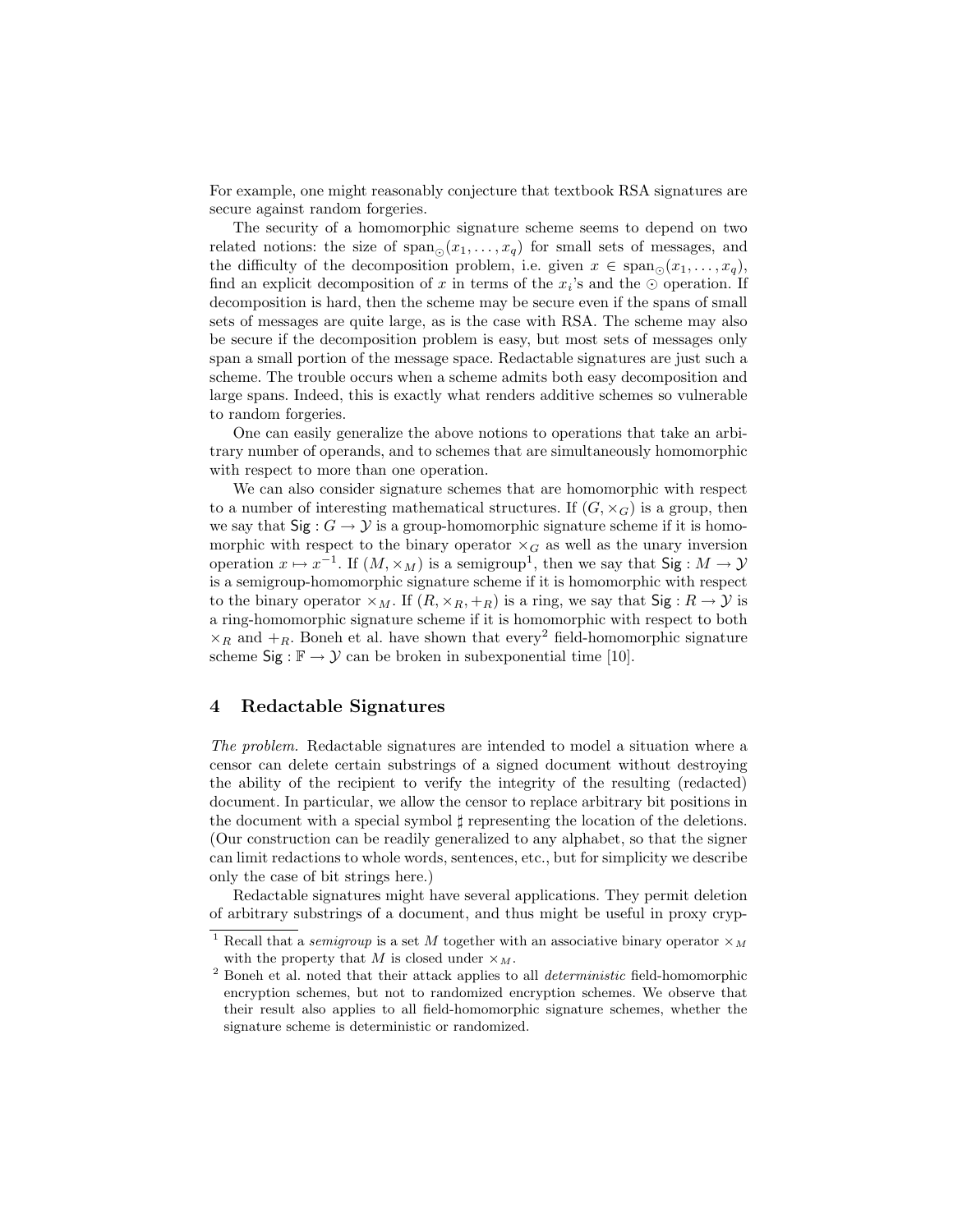Fig. 1. An illustration of the need to disclose the location of redactions. The left shows a sample document that one might sign with a redactable signature scheme. The middle shows one substring that might be obtained if the location of redactions is not made explicit in the result; note how the meaning of the original document has been violated. The right shows the corresponding redaction obtained if deletions are disclosed explicitly; note how the attempted trickery is revealed by this countermeasure. Because of this potential for this sort of semantic attack when the location of deletions are not made explicit, as illustrated here, all our constructions follow the model shown on the right of making deletions explicit.

tography or incremental cryptography. As their name suggests, they also permit redaction and censorship of signed records with an untrusted censor: the censor cannot forge documents, except those obtained by redaction of a legitimately signed document.

Semantic attacks and our formulation of redaction. Making the problem statement more precise exposes a subtle trap here. A natural first attempt at a definition might require that, given a signature  $\mathsf{Sig}(x)$  on x, one can obtain a signature  $Sig(w)$  on any substring w of x that is obtained by deleting some of the symbols in x. However, this formulation of the problem has a serious limitation: such a scheme will conceal the presence of deletions, which introduces the risk of semantic attacks. Without indication of where the redaction has occurred, an attacker might legally be able to truncate the end of one sentence, delete the beginning of the next, and slice them together to get a message the sender would not have authorized. For an example, see Figure 1. To defeat semantic attacks, we instead use a formulation where the presence of redacted segments are made explicit.

We define the concept more formally as follows. Let us take  $\Sigma = \{0, 1, \sharp\}.$ We define a partial order  $\preceq$  on  $\Sigma$  so that  $\sharp \preceq 0, \sharp \preceq 1$ , and  $a \preceq a$  for each  $a \in \Sigma$ (and no other non-trivial relations hold). This induces a partial order  $\preceq$  on  $\Sigma^*$ by pointwise comparison, namely,  $w_1 \cdots w_n \preceq x_1 \cdots x_n$  holds if  $w_i \preceq x_i$  for each i. We say that the document w is a redaction of x if  $w \preceq x$ , or in other words, if w can be obtained from x by replacing some positions of x with the  $\sharp$  symbol. The signature scheme  $\text{Sig}: \Sigma^* \to R$  is called *redactable* if we can derive from a signature  $\text{Sig}(x)$  on x a signature  $\text{Sig}(w)$  on any redaction  $w \preceq x$  we like, without the help of the signer.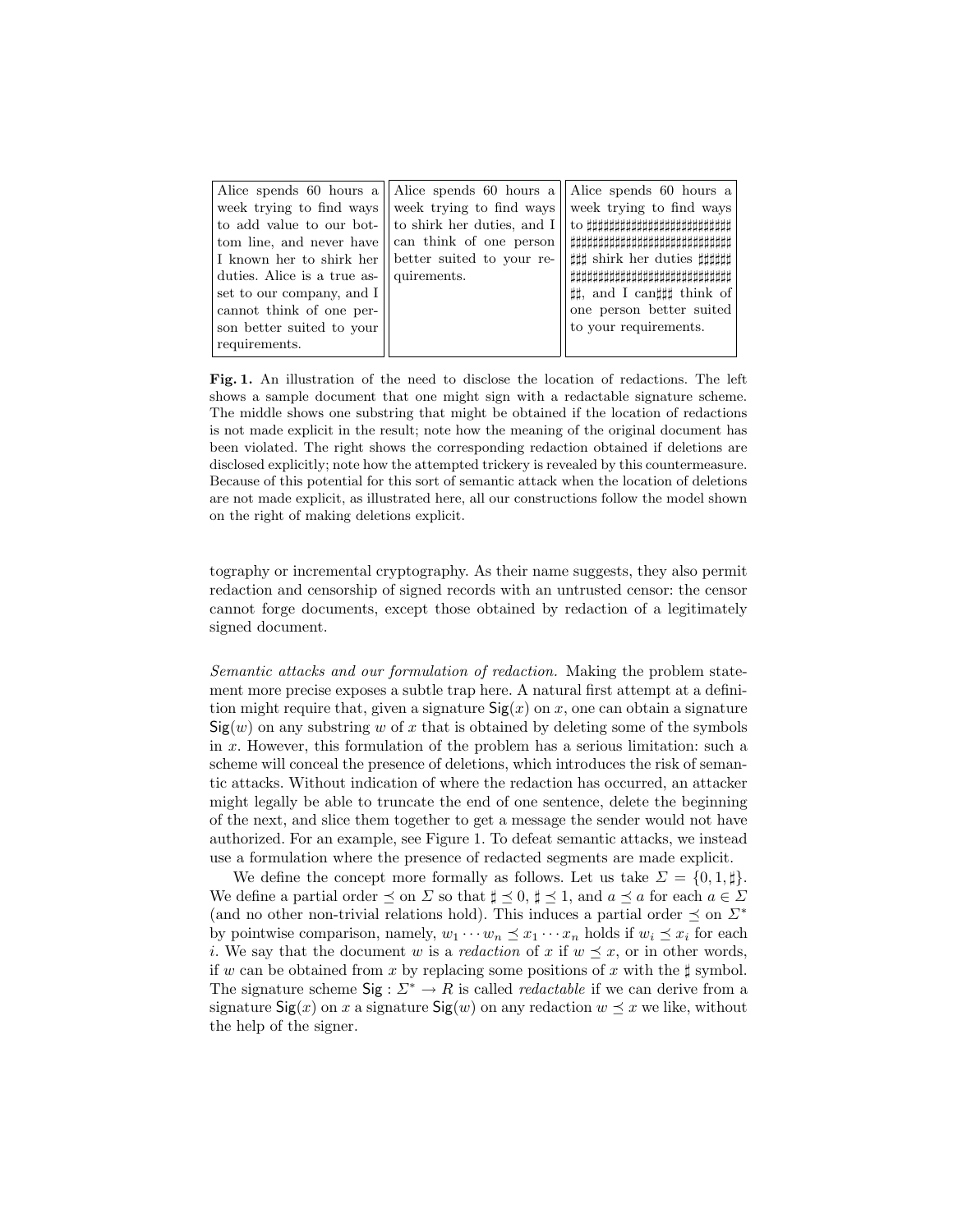Note that, in this model, we do not attempt to hide the location of the censored portions of the documents. Thus, a signature  $\text{Sig}(w)$  on a redaction w of  $x$  may legitimately reveal which portions of  $x$  were deleted, and specifically, the presence and location of redacted segments is protected from tampering by the signature. However, it does not reveal the previous contents of the redacted portions of the document. We expect that this privacy property may be important to many applications.

Redactable signatures may be viewed as an instance of a homomorphic signature scheme endowed with operations  $D_i: \Sigma^* \to \Sigma^*$  that replace the *i*-th bit position with a  $\sharp$  symbol. The requirement that signed documents be redactable is equivalent to requiring that our signature scheme be homomorphic with respect to these unary operators.

A trivial construction. There is one obvious way to build redactable signatures. We fix a traditional signature scheme  $\text{Sig}_0$ ; no special homomorphic properties are required from  $\text{Sig}_0$ . We assume for simplicity that our base signature scheme permits message recovery, but this assumption is not essential. In the trivial construction, to sign a message x of length n, we generate a fresh key pair  $(s, v)$ for some secure conventional signature scheme, and then the signature on  $x$  is

$$
Sig(x) = \langle Sig_0(n, v), s(1, x_1), \dots, s(n, x_n) \rangle.
$$

Verification is straightforward.

The key pair essentially serves as a document ID. Without it, an attacker could replace the ith component of any signed message with the ith component of any other signed message, which we do not wish to allow.

To redact a signed message, we simply erase the appropriate segments of the message and the corresponding positions in the signature. For instance, redacting the first symbol in  $\textsf{Sig}(x)$  yields a signature  $\langle \textsf{Sig}_0(n, v), s(2, x_2), \dots, s(n, x_n)\rangle$ . This scheme supports a privacy property: redacted signatures do not reveal the redacted parts of the original message. We can see that they reveal the locations that have been redacted, much like typical redaction of paper documents does, but this is all that is leaked.

However, this trivial scheme has a serious limitation: the signature  $\mathsf{Sig}(x)$ is very long. If s produces  $m$ -bit signatures, then the construction above yields signatures of length  $mn+O(1)$ , which is likely to be large compared to the length of the message,  $n$ . Therefore, the challenge is to find a scheme with much shorter signatures.

Our construction. We describe how to build a secure redactable signature scheme out of any traditional signature scheme. The main idea is to combine Merkle hash trees [18] with the GGM tree construction for increasing the expansion factor of a pseudorandom generator [21]. We first generate a pseudorandom value at each leaf by working down the tree (using GGM), then we compute a hash at the root by working up the tree (using Merkle's tree hashing).

We describe in detail how to sign a message  $x$  of length  $n$ . First, we arrange the symbols of the message at the leftmost leaves of a binary tree, with each leaf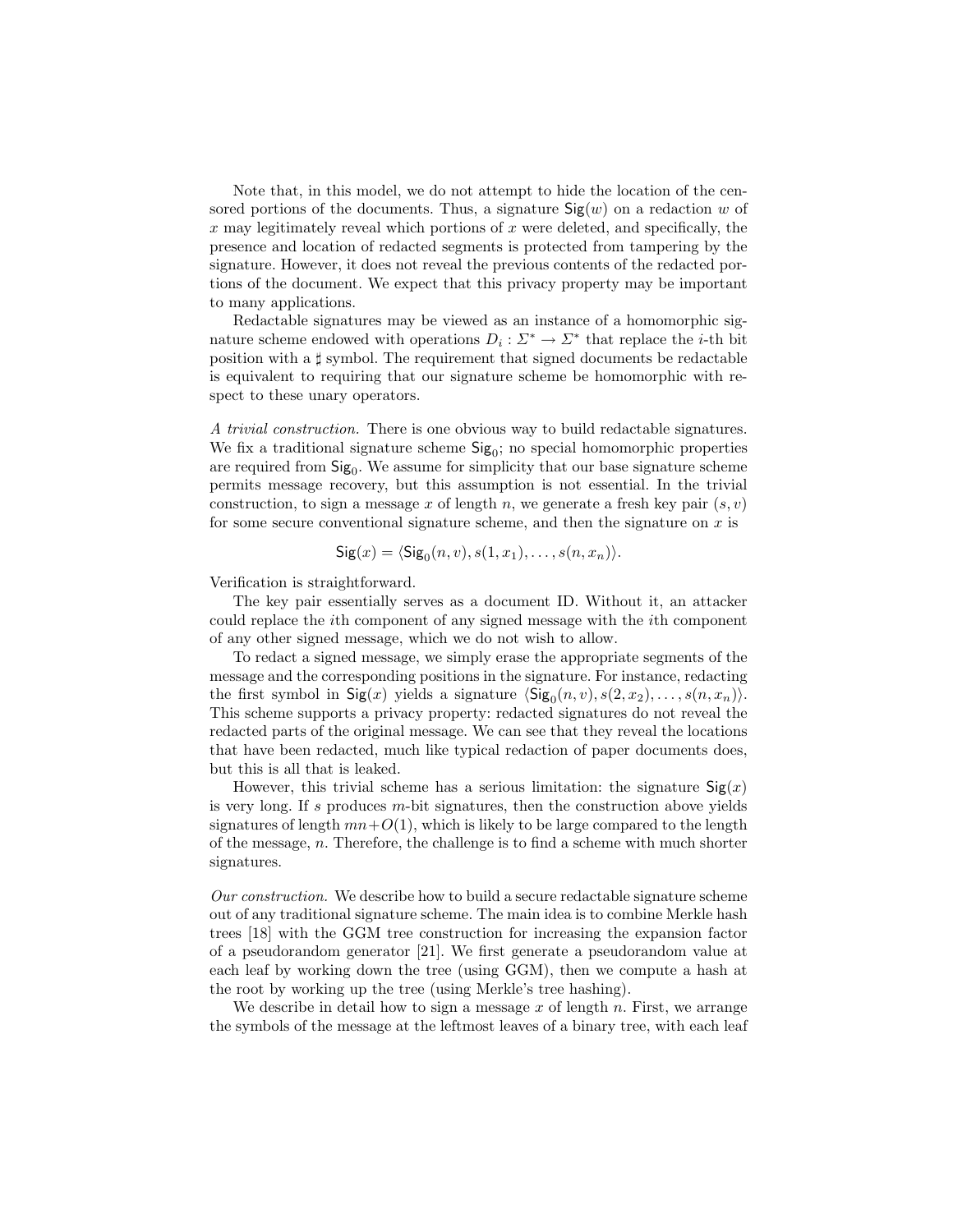

Fig. 2. A redactable signature on the message  $x = \langle x_{000}, x_{001}, \ldots, x_{111} \rangle$ . The message is signed in three phases: first, we generate k-values by recursing down the tree with the PRG  $G$ ; then, we generate v-values by recursing up the tree with the hash  $H$ ; finally, we sign  $v_{\epsilon}$  using our conventional signature scheme. To avoid cluttering the diagram, we show the downward phase only on the left branch of the tree, and the upwards phase only on the right branch of the tree, but the full scheme requires we traverse both branches in both directions.

at depth  $\lceil \lg n \rceil$ . We identify nodes of the tree with elements of  $\{0, 1\}^*$ , so that a node  $\eta$  has children  $\eta$ 0 and  $\eta$ 1, and the empty string  $\epsilon$  denotes the root node. Let  $G: \mathcal{K} \to \mathcal{K} \times \mathcal{K}$  be a length-doubling pseudorandom generator, let H be a cryptographic hash function, and pick  $k_{\epsilon} \in \mathcal{K}$  uniformly at random. We use a three-phase algorithm (see Figure 2, which shows phase one on the left and phase two on the right):

- **Expansion:** We use the GGM tree construction to associate a key  $k_n$  to each node  $\eta$ . In other words, we define a key for each node of the tree by the recursive relation  $\langle k_{\eta 0}, k_{\eta 1} \rangle = G(k_{\eta}).$
- **Hashing:** We then compute a hash value  $v_\ell$  for each leaf a as  $v_\ell = H(0, k_\ell, x_\ell)$ and apply the Merkle hash construction, i.e., we recursively compute  $v_n =$  $H(1, v_{n0}, v_{n1})$  (or, if only a left child exists,  $H(1, v_{n0})$ ).
- Signing: Finally, we sign the root of the hash tree using our base signature scheme  $\text{Sig}_0$ , and compute the signature on x as  $\text{Sig}(x) = \langle k_\epsilon, \text{Sig}_0(v_\epsilon) \rangle$ .

Verification is straightforward, since given  $k_{\epsilon}$  and x we can compute  $v_{\epsilon}$  and check the signature.

Next, we describe how to redact a signed message. To erase position  $\ell$  from a signed message x, we need to reveal  $v_{\ell}$ . At first sight, revealing  $v_{\ell} = H(0, k_{\ell}, x_{\ell})$ would appear to be very dangerous, since given  $k_{\epsilon}$  we can compute  $k_{\ell}$  and then iterate over all possible values of  $x_\ell$  to learn the value of the erased symbol. This would violate the secrecy property.

To restore secrecy, we take advantage of the GGM tree. When we erase  $x_{\ell}$ , we will also erase  $k_{\epsilon}$ , and reveal only what is needed to verify the signature without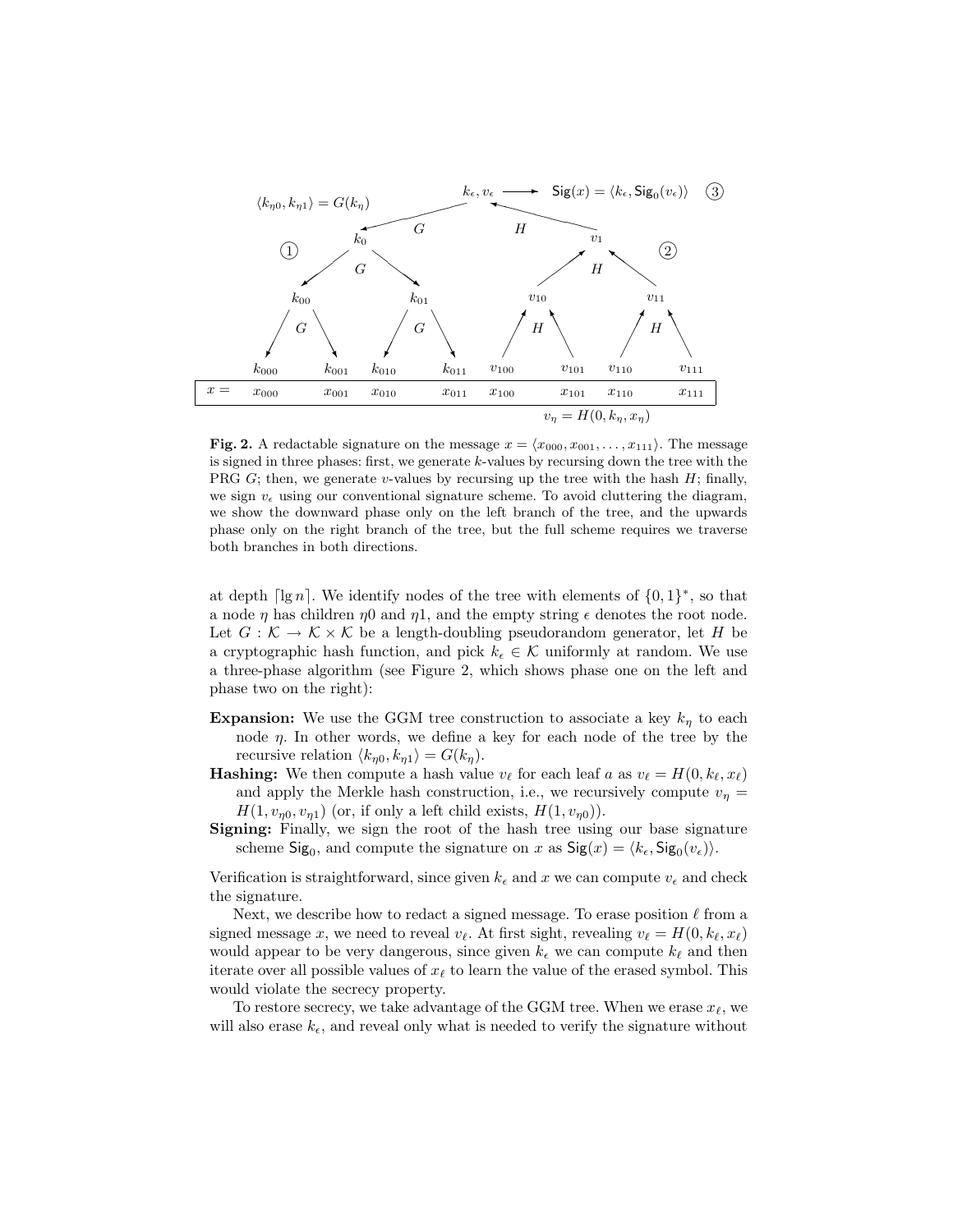

Fig. 3. A redaction of the signature on x, with the two bits  $x_{100}$  and  $x_{101}$  deleted. Like in Fig. 2, we show only part of the signature process, to avoid cluttering the diagram.

leaking  $k_{\ell}$ . The notion we need is as follows: define the *co-nodes* associated to a leaf  $\ell$  to be the siblings of the nodes along the path from  $\ell$  to the root. We reveal  $k_{\eta}$  at each co-node  $\eta$  associated to  $\ell$ , as this is exactly what is needed to check the resulting signature. Thus, redacting  $x_\ell$  from  $\mathsf{Sig}(x)$  would yield  $\langle v_{\ell}, \{k_{\eta} : \eta \text{ a co-node of } \ell\}, \mathsf{Sig}_0(v_{\epsilon})\rangle$ . Note that there are at most lg n co-nodes associated to any single leaf.

We can repeat the above procedure to further redact an already-redacted signature, if we like. In the case of redactions in consecutive parts of the document, we compact the signature by using the tree structure: if the signature contains simultaneously  $v_{n0}$  and  $v_{n1}$  for some  $\eta$ , then we replace these two quantities with the single value  $v_{\eta}$ , and we similarly replace  $k_{\eta 0}$ ,  $k_{\eta 1}$  with  $k_{\eta}$ . This both shortens the signature and hides the order in which redactions were performed, ensuring a sort of path-independence property. Thus, though signatures will grow in length, the length may grow only slowly if there is some locality to the sequence of redactions. At worst, each consecutive segment of erasures of length  $n'$  from a message of length n adds  $O(\lg n')$  hash values and  $O(\lg n')$  key values to the signature.

This signature scheme produces signatures that are relatively short. If  $\text{Sig}_0$ yields  $m$ -bit signatures and if we use  $m'$ -bit hash values and keys, then an unredacted signature is only  $m+m'$  bits long. This is a constant in n, the length of the message. After erasing  $s$  segments, each of length at most  $n'$ , the signature will be  $m + O(s m' \lg(m') )$  bits long. In general, signatures could be as long as  $m + O(nm')$  bits after many redactions, but we can expect that in practice the number of erased segments will typically not be too large and hence signatures should often be quite short. Therefore, this is a considerable improvement over the trivial construction outlined earlier.

This signature scheme also has an additional homomorphic property. For a fixed message x, we can form the lattice of substrings  $L_x = \{w \in \Sigma^* : w \preceq x\},\$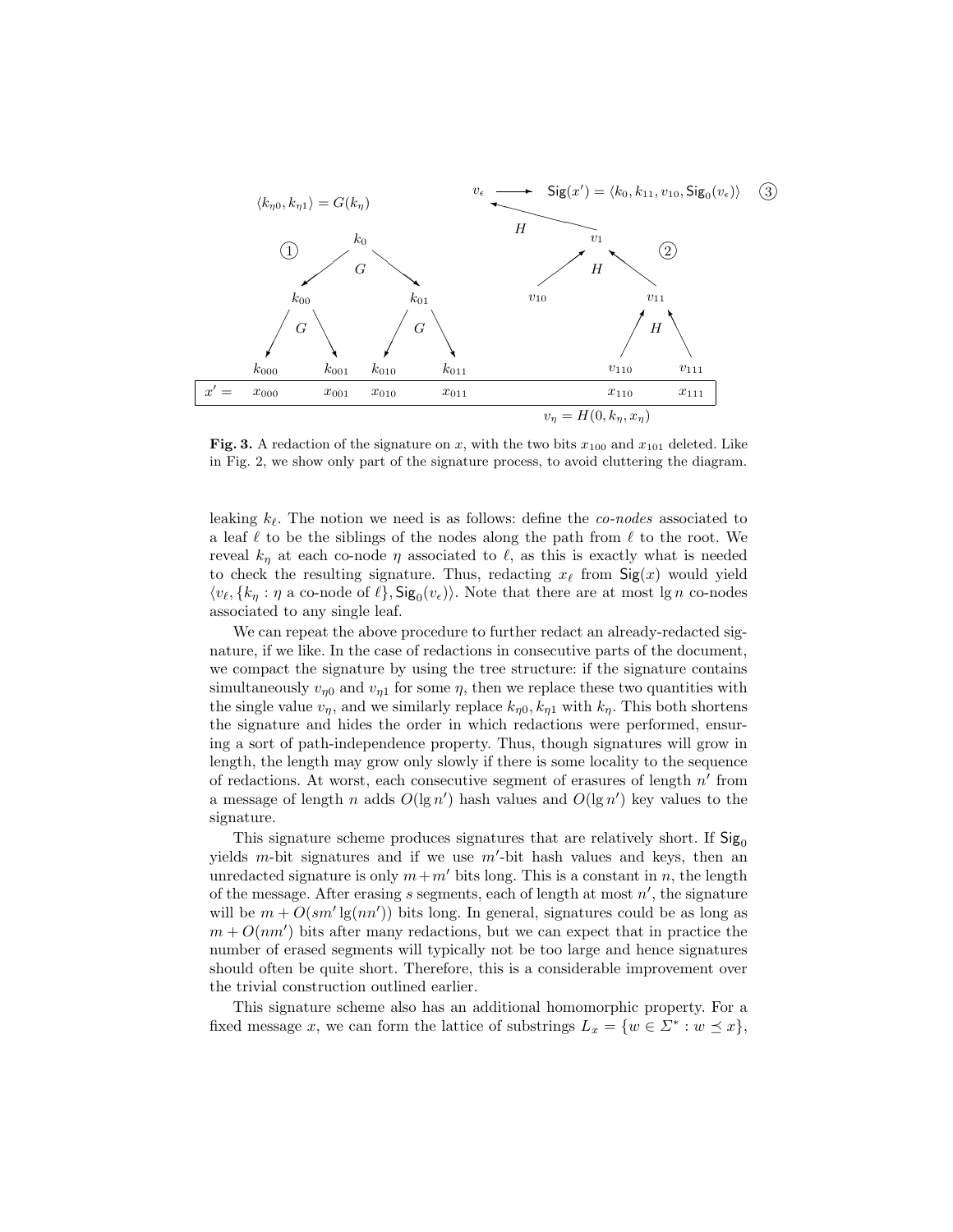where the join  $v \sqcup v'$  is the unique least  $w \in L_x$  satisfying  $v \preceq w$  and  $v' \preceq w$ , and the meet is defined dually. We note that given two redactions  $\mathsf{Sig}(v)$  and  $\mathsf{Sig}(v')$ of a common signature on a message x, we can compute signatures  $\mathsf{Sig}(v \sqcup v')$  and  $\mathsf{Sig}(v \sqcap v')$  on their join and meet. In other words, our scheme is also homomorphic with respect to the binary operations  $\sqcup$  and  $\sqcap$ . We imagine that this might be useful in some applications.

Security analysis. We show in Appendix A that this construction is secure against existential forgeries under reasonable cryptographic assumptions.<sup>3</sup> See the appendix for details.

## 5 Set-Homomorphic Signatures

We now turn to operations on sets and derive a scheme which simultaneously supports the union and subset operations. More precisely, the scheme allows anyone possessing sets  $U_1, U_2$  and  $\text{Sig}(U_1), \text{Sig}(U_2)$  to compute  $\text{Sig}(U_1 \cup U_2)$  and  $\textsf{Sig}(U)$  for any  $U \subseteq U_1$ . Note that these two operations, union and subset, can be combined to create many others, such as set difference, symmetric difference, and intersection, so this scheme seems particularly powerful. As an example application, at the end of this section we will construct an alternate redactable signature scheme which has many advantages over the one presented in Section 4.

The construction is based on the accumulator technique  $[9]$ . To begin, let h be a public hash function so that, for all  $x, h(x)$  is uniformly distributed over the odd primes less than n [16]. If we extend h to sets via  $h(U) = \prod_{u \in U} h(u)$ , then  $h(U_1 \cup U_2) = \text{lcm}(h(U_1), h(U_2))$ , assuming there are no h-collisions between elements of  $U_1$  and  $U_2$ . Each user creates a rigid RSA modulus n and  $v \in (\mathbb{Z}/n\mathbb{Z})^*$ selected uniformly at random. Recall that an RSA modulus  $n = pq$  is rigid if  $\frac{p-1}{2}$  and  $\frac{q-1}{2}$  are prime and  $|p| = |q|$  [9]. By choosing *n* this way, we ensure that  $gcd(h(x), \varphi(n)) = 1$  for almost all x. To sign a set U, one computes  $Sig(U) =$  $v^{\frac{1}{h(U)}}$  mod n. Note that since  $h(U)$  is relatively prime to  $\varphi(n)$ , there is exactly one solution y to the equation  $y^{h(U)} = v$ . To verify a signature y on a set U, one need only check that  $y^{h(U)} = v \mod n$ .

Given  $U_1, U_2$  and signatures  $v^{\frac{1}{h(U_1)}}, v^{\frac{1}{h(U_2)}},$  computing the signature on  $U_1 \cup$  $U_2$  is easy. First use the Euclidean algorithm to find a and b such that  $a \cdot h(U_1)$  +  $b \cdot h(U_2) = \gcd(h(U_1), h(U_2))$ . Then  $(v^{\frac{1}{h(U_1)}})^b (v^{\frac{1}{h(U_2)}})^a = v^{\frac{1}{\text{lcm}(h(U_1), h(U_2))}}$ , which is the desired signature. If  $U \subseteq U_1$  then  $\mathsf{Sig}(U_1 \setminus U) = \mathsf{Sig}(U_1)^{h(U)}$ , so computing subset signatures is also straightforward.

As with the redactable signature problem, we'd like to show this scheme is resistant to forgeries and that it satisfies the history-independence requirement for homomorphic signature schemes. The latter is clearly satisfied since the signature on a set  $U'$  is independent of how we obtain that signature: starting with a signature  $\text{Sig}(U_1)$  on  $U_1$  and then removing the elements in  $U_2$  to get

<sup>3</sup> We do not address security against random forgeries, as it is not clear what is the right distribution on the message space.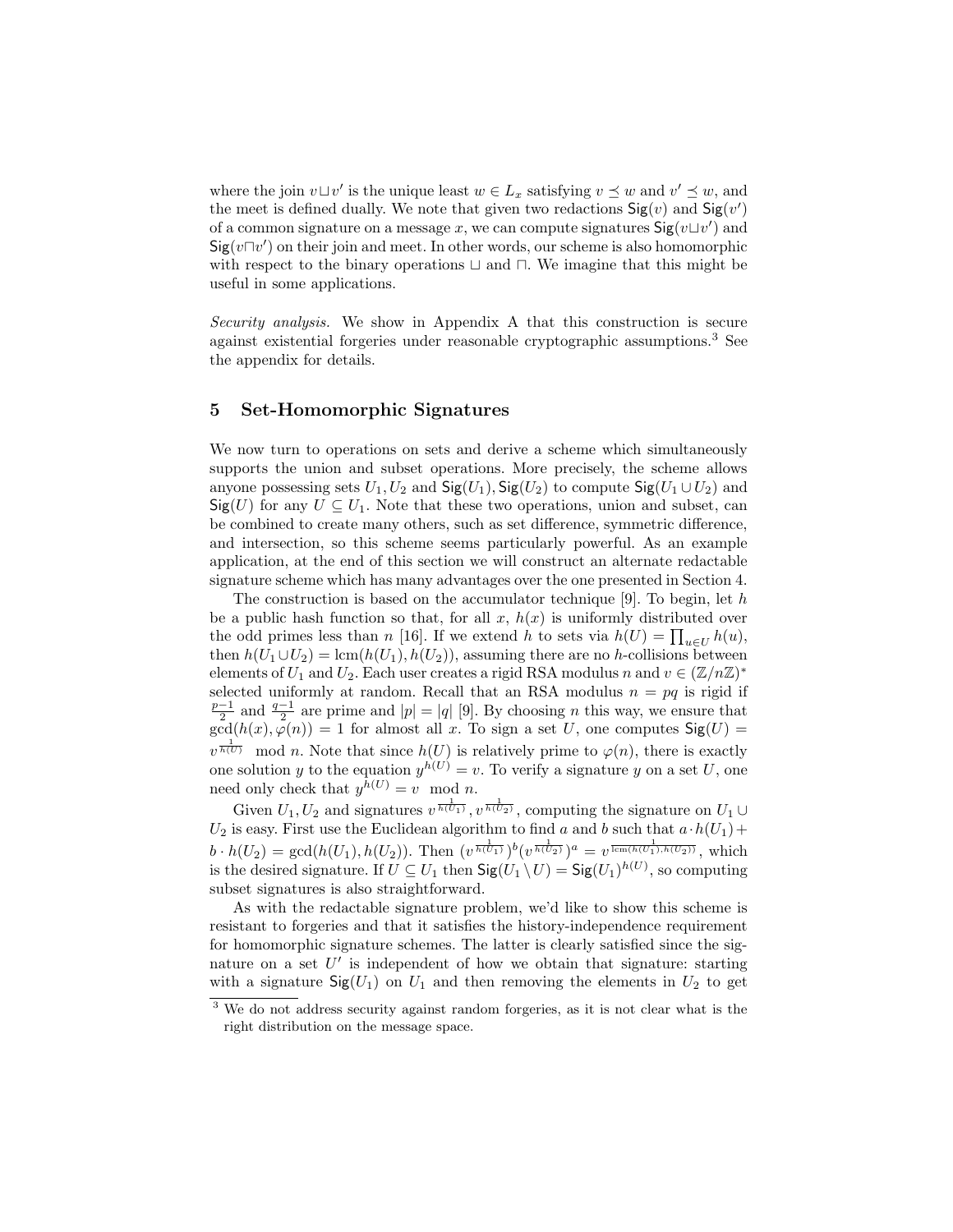$\mathsf{Sig}(U_1)^{h(U_2)}$  yields exactly the same result as asking for the signature on  $U_1 \setminus U_2$ directly, i.e.,  $\mathsf{Sig}(U_1)^{h(U_2)} = \mathsf{Sig}(U_1 \setminus U_2)$ . A similar property holds for the union operation, and so this scheme is history-independent.

The resistance of this scheme to forgeries requires a more detailed security analysis, but basically it rests on the difficulty of computing kth roots modulo an RSA modulus and on the randomness of the hash function.

Before we give the proof, we should state clearly the parameterization of the difficulty of the RSA problem. We assume that RSA behaves as a good trapdoor permutation, as others have suggested before [6, 7]. This assumption appears to be weaker than the so-called Strong RSA assumption [2].

**Definition 4.** Let  $H_k = \{pq : p \text{ and } q \text{ are safe primes, } p \neq q \text{, and } |p| = |q| =$ k}. We say RSA is a  $(t, \epsilon_r)$ -secure trapdoor permutation if for any adversary A with running time less than t, we have  $Pr[A(n, e, x^e) = x] < \epsilon_r$ , where the probability is taken over the choice of  $n \in H_k$ ,  $e \in (\mathbb{Z}/\varphi(n)\mathbb{Z})^*$ ,  $x \in (\mathbb{Z}/n\mathbb{Z})^*$ , and the coin tosses of A.

The following theorem relates the security of the set-homomorphic signature scheme to the security of RSA, and shows essentially that if the signature scheme is insecure, then an attacker could exploit that weakness to break RSA without too much more work. Note that the theorem guarantees security even when the adversary can make a number of adaptively chosen signature queries, which seems to be an extension of previous results.

**Theorem 1.** Let h be a random oracle as above. Assume that RSA is a  $(t, \epsilon_r)$ secure one-way function. Then the set-homorphic signature scheme Sig defined above is  $(t', q_h, \epsilon)$ -secure against existential forgery with respect to subset and union operations given that the total number of hash oracle queries performed is less than  $q_h$ , where  $\epsilon \approx q_h \epsilon_r \log n + q_h^2 \log n/n$  and  $t' \approx t$ .<sup>4</sup>

Proof. (sketch) We give a proof by contradiction. Assume the above theorem is false, meaning there exists an adversary A which can  $(t', \epsilon)$ -break the sethomomorphic signature scheme Sig. Assume after A performs a number of random oracle queries and obtains signatures on sets  $x_1, \ldots, x_{q_s}, A$  outputs a forgery on  $x^*$  where  $x^*$  is not in the span of  $x_1, \ldots, x_{q_s}$  under subset and union operations. This means there exists an element  $y \in x^*$  such that  $y \notin x_i$ , for all  $1 \leq i \leq q_s$ , and A knows u such that  $u^{h(y)} = v$ . There are two cases:

- We have  $h(y) \neq h(y')$  for all  $y' \in \bigcup_{1 \leq i \leq q_s} x_i$ .
- We have  $h(y) = h(y')$  for some  $y' \in \bigcup_{1 \leq i \leq q_s}^{\infty} x_i$ . This happens with probability at most  $q_h^2 \log n/n$  (by the prime number theorem and the birthday paradox).

If the first case happens with probability higher than  $q_h \epsilon_r \log n$ , we show as following that we can construct an adversary  $B(n, e, z)$  using A which can  $(t, \epsilon_r)$ break RSA. In particular, if  $e$  is prime,  $B$  runs the following game using  $A$ . (Otherwise, the simulation fails; this happens with probability at most about  $1/\log n$ , by the prime number theorem.)

 $4$  The total number of hash oracle queries include the ones made by  $A$  and the ones made by the signing procedure.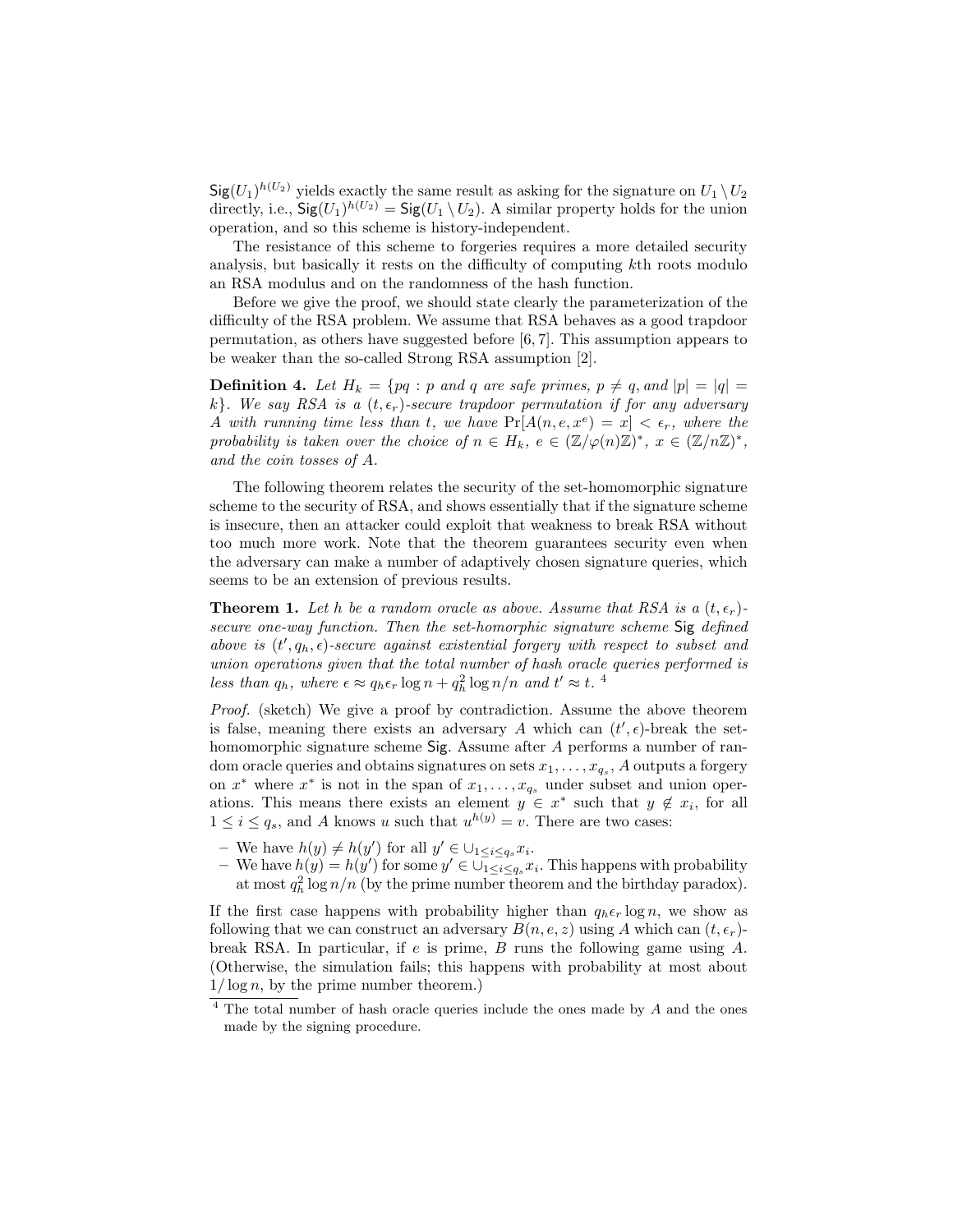- B first selects uniformly randomly  $q_h$  primes  $p_1, \ldots, p_{q_h}$  not equal to e. Then B sets  $f = \prod_{1 \leq i \leq q_h} p_i$  and  $v = z^f \mod n$ . Due to the choice of n, we have  $gcd(f, \varphi(n)) = 1$  with overwhelming probability, and thus the map  $z \mapsto z^f$ mod *n* is bijective on  $(\mathbb{Z}/n\mathbb{Z})^*$ . This means that *v* is uniformly distributed on  $(\mathbb{Z}/n\mathbb{Z})^*$ , since z is, so we can feed v as an input to A and it will have the right distribution. B also selects a random integer  $k \in \{1, \ldots, q_h\}$ .
- $-$  B constructs the hash oracle as follows. Given a hash oracle query on element  $w$ , if w has been queried before, then returns the previous corresponding answer. For the j-th unique hash oracle query  $w_j$ , if  $j \neq k$ , then return the prime  $p_i$ ; otherwise, return e.
- $-$  B constructs the signing oracle that A queries as follows. Given a signing query on a set of m elements  $U = \{a_1, \ldots, a_m\}$ , B queries the hash oracle to obtain  $h(a_1), \ldots, h(a_m)$ . If for some  $1 \leq i \leq m$ ,  $h(a_i) = e$ , then abort; otherwise, return  $b = z^{f/(\prod_{1 \leq i \leq m} h(a_i))}$ . It is easy to see that b is a valid signature on the set U.
- If at the end of the game, A outputs an existential forgery on a set of elements that includes an element y such that  $h(y) = e$ , then B can learn from A's forgery a value u satisfying  $u^{h(y)} = v = z^f$ . Because e is prime,  $gcd(e, f) = 1$ , and we can compute  $\alpha$  and  $\beta$  such that  $\alpha e + \beta f = 1$  using the Eulidean algorithm. Thus  $z = (u^{\beta} z^{\alpha})^e$ , and B outputs  $u^{\beta} z^{\alpha}$  as the e-th root of z. Otherwise, abort the game.

If A outputs an existential forgery and  $e$  is prime, the probability that B succeeds is at least  $1/q_h$ . So if there exists an adversary A that  $(t', \epsilon)$ -breaks the sethomomorphic signature scheme, we can construct an adversary B that  $(t, \epsilon_r)$ breaks RSA.

The set-union scheme suggests another solution to the redactable document signature problem. To sign the document  $x = (x_1, \ldots, x_k)$ , first select a random unique document identifier,  $k_x$ , and then sign the set of triples  $D = \{(k_x, i, x_i)\}\,$ say  $y = \mathsf{Sig}(D)$ . The complete redactable signature is  $(k_x, y)$ , and verification is straightforward. To compute the signature on the message with word  $i$  redacted, simply compute  $y' = \mathsf{Sig}(D \setminus \{(k_x,i,x_i)\}) = y^{h(k_x,i,x_i)}$ , and the new signature is  $(k_x, y')$ . Note that this scheme also reveals the locations of the redactions, preventing the semantic attacks described in Section 4. Not only is this scheme much simpler to implement and easier to understand than our prior redactable scheme, the signatures produced in this scheme are of constant length.

## 6 Additive Signature Schemes

We describe next a number of schemes that we have studied in our search for an additive signature scheme. All of them turn out to be insecure, and in interesting ways. More precisely, the schemes we examine all have an undesirable property that is likely to make them useless in practice: given signatures on a small set of known messages, we can forge signatures on all other possible messages. Thus, such schemes are insecure against random forgeries as described in Definition 3.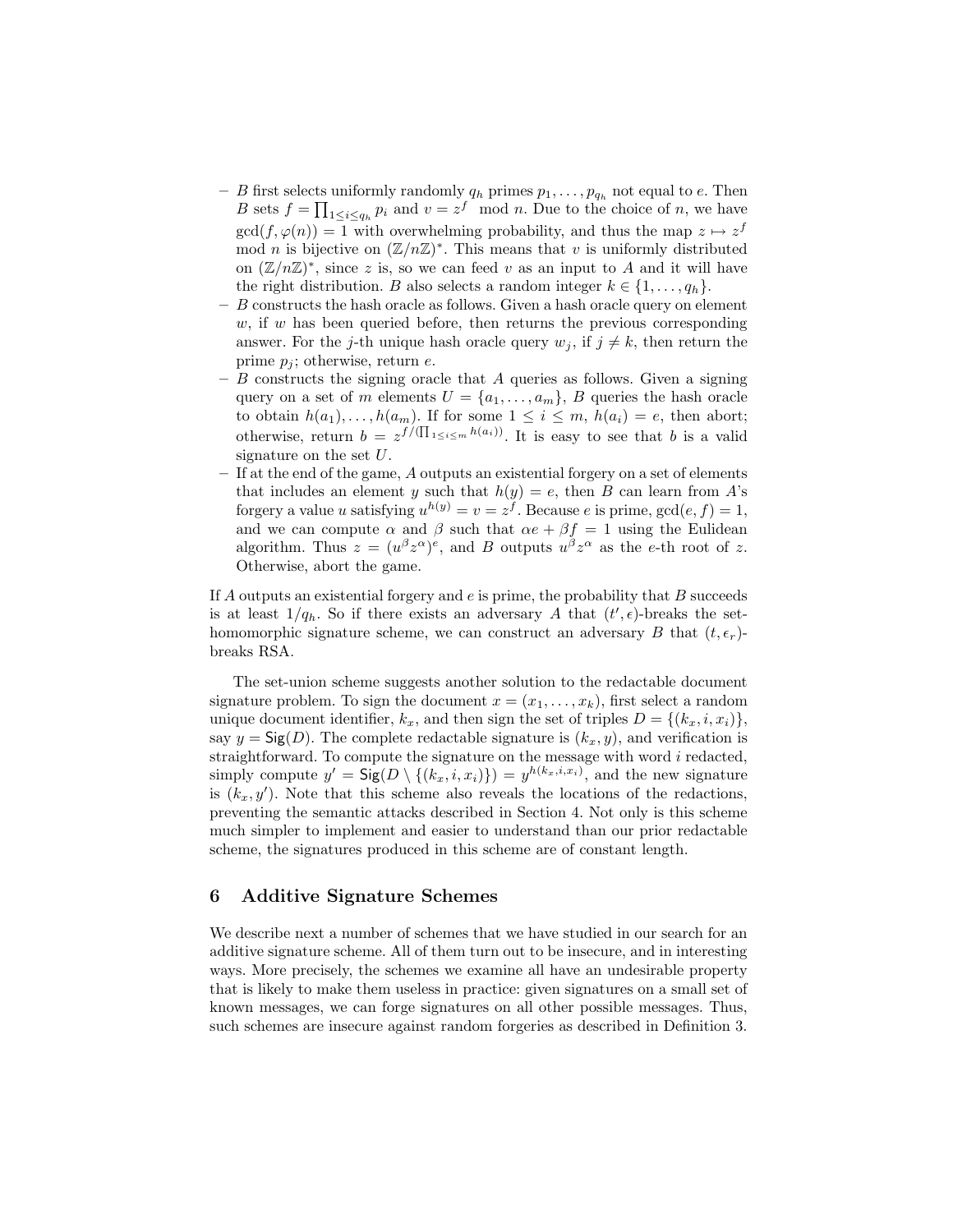Constructions built from multiplicative signature schemes. If we have a multiplicative signature scheme  $\text{Sig}_{\times} : G \to R$  as well as a group homomorphism  $\varphi : \mathbb{Z}/m\mathbb{Z} \to G$  from the additive group  $\mathbb{Z}/m\mathbb{Z}$  to the multiplicative group G, then a natural candidate for an additive signature scheme  $\text{Sig}_+ : \mathbb{Z}/m\mathbb{Z} \to R$ is  $\text{Sig}_{+} = \text{Sig}_{\times} \circ \varphi$ . For instance, we can instantiate  $\text{Sig}_{\times}$  with RSA. In this case,  $G = (\mathbb{Z}/n\mathbb{Z})^*$ , and every homomorphism from  $\mathbb{Z}/m\mathbb{Z}$  to  $(\mathbb{Z}/n\mathbb{Z})^*$  takes the form  $\varphi(x) = g^x \pmod{n}$  for some  $g \in G$ , so our construction takes the form  $\mathsf{Sig}_+(x) = g^{xd} \pmod{n}.$ 

To see why any such scheme must be insecure against random forgeries, suppose  $\text{Sig}_+ : \mathbb{Z} \to G$  is a group-homomorphic signature scheme. Then  $\text{Sig}_+$  is entirely determined by  $\text{Sig}_+(1)$ . Thus, if we can recover a few messages  $m_1, \ldots, m_k$ such that  $gcd(m_1, \ldots, m_k) = 1$ , then since there exist  $a_1, \ldots, a_k \in \mathbb{Z}$  such that  $\sum_i a_i m_i = 1$ , we can compute  $\mathsf{Sig}_+(1) = \sum_i a_i \mathsf{Sig}_+(m_i)$ . Given this information, we can compute  $\text{Sig}_+(m) = m\text{Sig}_+(1)$  for any m. This attack easily extends to group homomorphic signatures  $\mathsf{Sig}_+ : \mathbb{Z}/n\mathbb{Z} \to G$  by lifting to  $\mathbb{Z}$ , applying the Euclidean algorithm, and projecting back down to  $\mathbb{Z}/n\mathbb{Z}$ . Since any small set of messages will likely have gcd 1, this scheme is vulnerable to random forgeries after only a few messages have been signed.

These weaknesses are very general. In particular, they apply to almost any instance of the construction  $\text{Sig}_{+} = \text{Sig}_{\times} \circ \varphi$ . As another important example, every additive signature scheme that forms a group homomorphism is insecure against random forgeries.

It is perhaps counterintuitive that multiplicative signature schemes are plentiful while fully-additive schemes do not exist. The explanation seems to be the fact that  $\mathbb{Z}/m\mathbb{Z}$  has a Euclidean algorithm, but  $(\mathbb{Z}/n\mathbb{Z})^*$  does not. In other words, it is not that the span is larger in  $\mathbb{Z}/m\mathbb{Z}$ , but that the decomposition problem is easy in  $\mathbb{Z}/m\mathbb{Z}$  but hard in  $(\mathbb{Z}/n\mathbb{Z})^*$ .

One might imagine that the problem is the need to be homomorphic with respect to both addition as well as negation, and thus one idea might be to look for a scheme that respects only the addition operator but not the negation. In other words, given  $\text{Sig}_{+}(x), \text{Sig}_{+}(y)$ , we still want to be able to compute  $\mathsf{Sig}_+(x+y)$ , but it should be hard to compute  $\mathsf{Sig}_+(-x)$  from  $\mathsf{Sig}_+(x)$ . Note that the problems with additive signatures arise because one can find  $a, a' \in \mathbb{Z}$ so that  $ax + a'x' = 1$  and then compute  $\mathsf{Sig}_+(1) = \mathsf{Sig}_+(ax) \times \mathsf{Sig}_+(a'x')$ ; yet one of  $a, a'$  will necessarily be negative. If we can somehow ensure that computing  $\text{Sig}_{+}(-x)$  from  $\text{Sig}_{+}(x)$  is hard, then the Euclidean algorithm will no longer apply, and the above attacks will fail. This suggests that we may want to look for an additive signature scheme without inverses (a semigroup-homomorphism), as such a scheme would resist the attacks described so far.

Further challenges. Yet even an additive signature scheme without inverses still has some properties that might not be expected. In particular, there is the problem that signatures can always be forged on all large enough messages, given signatures on two messages  $m, m'$ . This is because the equation

$$
am + a'm' = x \qquad (\text{in } \mathbb{Z})
$$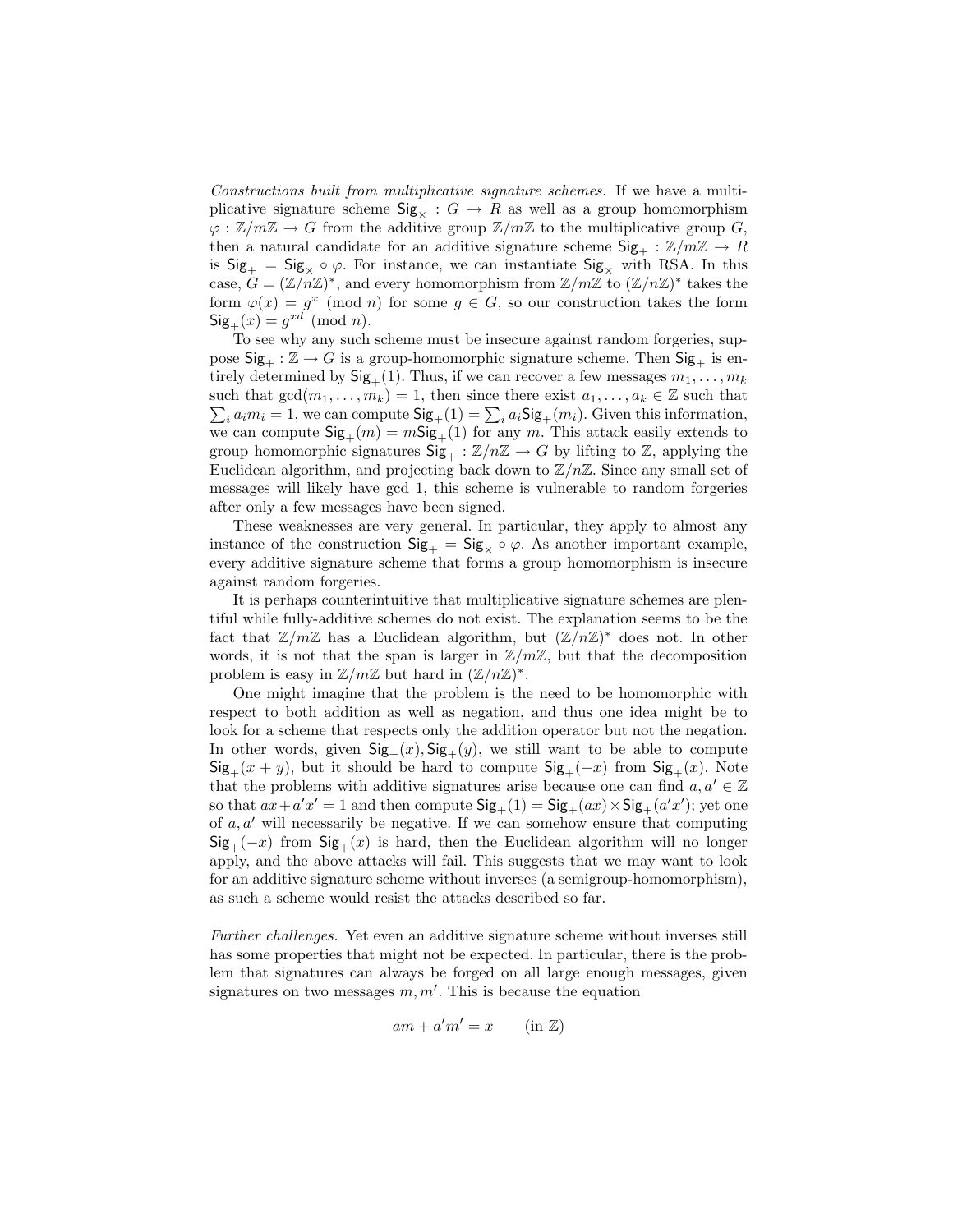typically has solutions with  $a, a' \geq 0$  when  $x \geq \text{lcm}(m, m')$ , and in this case a signature on  $x$  can be obtained from signatures on  $m, m'$ .

More generally, if we have signatures  $\text{Sig}(m_1), \ldots, \text{Sig}(m_k)$ , then we can forge a signature  $\mathsf{Sig}(x)$  whenever we can write x in the form  $x = a_1m_1 + \cdots + a_km_k$ for some known  $a_1, \ldots, a_k \in \mathbb{Z}_{\geq 0}$ . This is a subset sum problem, and the issue is that if the  $m_i$  are small enough, the subset sum problem is easy to solve. So our only hope is to choose additive signatures without inverses, only sign messages large enough that subset sum is hard (require  $m_i \geq \ell$  for some lower bound  $\ell$ ), and refuse to accept unusually large messages (enforce  $m_i \ll \ell^2$ ) in the verification algorithm.

Additive schemes in higher dimensions. More generally, we could look for an additive scheme  $\text{Sig}_+ : (\mathbb{Z}/m\mathbb{Z})^d \to R$  in dimension  $d > 1$ . Unfortunately, this does not seem to offer much opportunity to design a secure signature scheme, either.

Although increasing the dimension does make more work for the attacker, a slight extension of the previous remarks still applies.

**Observation 1** In any additive signature scheme on the lattice  $L = (\mathbb{Z}/m\mathbb{Z})^d$ , if one can obtain signatures  $\textsf{Sig}(x_1), \ldots, \textsf{Sig}(x_d)$ , where  $x_1, \ldots, x_d$  are a basis for L, then one can succeed at any random forgery.

Knowing the signatures on a basis is useless if computing the representation of a given message in that basis is hard. If we could compute the signatures of the standard basis elements given the signatures on the elements of another basis, then committing random forgeries would be easy. Note that the elements of the standard basis are the shortest vectors in the lattice  $\mathbb{Z}^d$ , so lattice reduction techniques may be used to discover representations of the standard basis elements in terms of messages with known signatures. The theoretical bounds on the length of the shortest vector returned by LLL are not very tight, but in practice it can find a representation of the standard basis of  $(\mathbb{Z}/m\mathbb{Z})^d$  with only  $(1+\epsilon)d$ input vectors. Thus, we only need to collect  $(1 + \epsilon)d$  signed messages before we can commit random forgeries with ease.

Therefore, it seems to be a challenging open problem to find a secure additive signature scheme.

## 7 Open Problems

Set-homomorphic signatures. We may look for a set-homomorphic signature scheme that is homomorphic with respect to operations other than union and subset. For example, consider the following construction: Let  $\text{Sig}_{\times}: G \to R$  be an arbitrary multiplicative signature scheme on some group  $G$ . For a set  $U =$  ${x_1, \ldots, x_k}$ , define the hash function  $f_h(U) = h(x_1) \cdots h(x_k)$ , where  $h: \mathcal{X} \to G$ is a cryptographic hash function on elements in X. Then  $\text{Sig} = \text{Sig}_{\times} \circ f_h$  is a signature scheme with the property that with signatures,  $\mathsf{Sig}(U)$  and  $\mathsf{Sig}(V)$ , on two disjoint sets  $U$  and  $V$ , one can compute the signature on their union,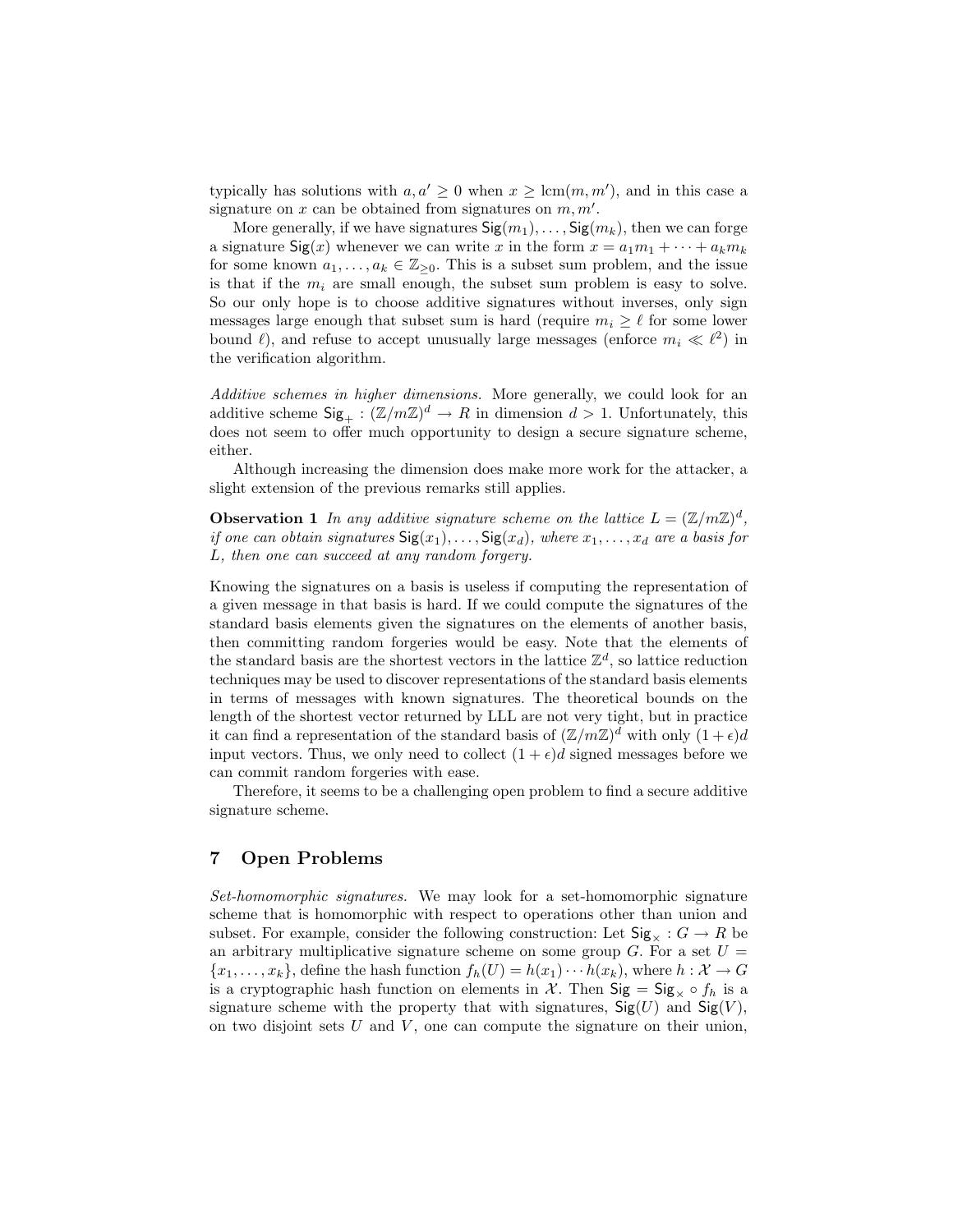$\textsf{Sig}(U \cup V) = \textsf{Sig}(U) \times \textsf{Sig}(V)$ . If  $U \subseteq V$ , one can also compute the signature on their difference,  $\operatorname{Sig}(V \setminus U) = \operatorname{Sig}(V) \times \operatorname{Sig}(U)^{-1}$ .

We gave another example of a set-homomorphic scheme, based on RSA accumulators, in Section 5. One interesting question is whether we can design a signature scheme that is homomorphic only with respect to the union operation.

Concatenable signatures. Let  $Sig : \{0,1\}^* \rightarrow R$  be a signature scheme. We say that it is a concatenable signature scheme if, given  $\mathsf{Sig}(x)$ ,  $\mathsf{Sig}(y)$ , one can compute (without help from the signer) a signature  $\text{Sig}(x||y)$  on the concatenation of x and y. In other words, a concatenable signature scheme should be homomorphic with respect to the semigroup  $({0,1}^*,||)$  of bit-strings with the concatenation operator ||. Rivest has asked [24]: can we design a concatenable signature scheme?

Semigroup signatures without inverses. Giving an example of a secure semigrouphomomorphic signature scheme seems to be an intriguing open problem that is suggested by this work. We have pointed out instances of this problem several times throughout this paper. Micali and Rivest asked whether there exists a transitive signature scheme on directed graphs [19], and this domain has a semigroup structure. One might seek a redactable signature scheme supporting only redaction but not the join operation. An additive scheme that doesn't respect subtraction might have a chance of being secure. A set-homomorphic scheme that allows only the union operation (but not subsetting) would have a semigroup-homomorphic property, as would a concatenable signature scheme. More generally, we suspect that any scheme that is semigroup-homomorphic but not group-homomorphic might yield insights into these open problems.

## 8 Conclusions

Homomorphic signature schemes present a promising new direction for research. Since such schemes necessarily do not satisfy traditional definitions of security, we have proposed new definitions of security for these new schemes. We have shown that a variety of homomorphic signature schemes can be designed. We also examined limits on their existence, showing that, for example, no additively group-homomorphic scheme can ever be secure against random forgeries. Perhaps most importantly, we have suggested several open problems that, if solved, might provide useful new schemes supporting a variety of applications.

## 9 Acknowledgements

We thank Eric Bach and Mika R.S. Kojo for early observations on weaknesses in additive signature schemes. Adrian Perrig originally suggested the idea of using Merkle hash trees to support redaction, which was a key step in the development of the scheme presented in Section 4. We also gratefully acknowledge many helpful comments from Ron Rivest and the anonymous referees.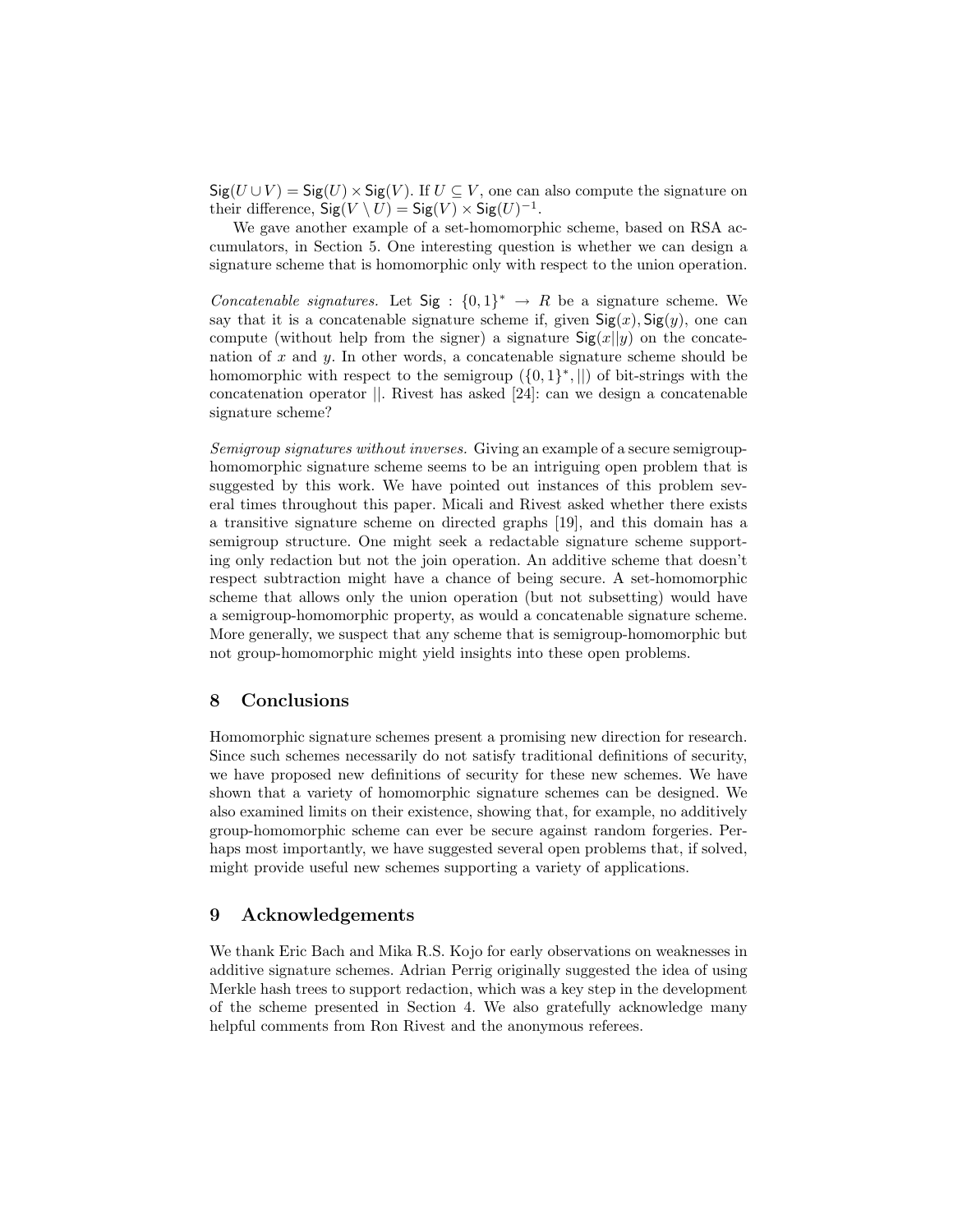## References

- 1. Niv Ahituv, Yeheskel Lapid, and Seev Neumann. Processing encrypted data. Communications of the ACM, 30(9):777–780, 1987.
- 2. Niko Baric and Birgit Pfitzmann. Collision-free accumulators and fail-stop signature schemes without trees. In Advances in Cryptology—EUROCRYPT '97, volume 1233 of Lecture Notes in Computer Science, pages 480–494. Springer-Verlag, 1997.
- 3. M. Bellare, O. Goldreich, and S. Goldwasser. Incremental cryptography: the case of hashing and signing. In Yvo Desmedt, editor, Advances in Cryptology—CRYPTO '94, pages 216–233, Berlin, 1994. Springer-Verlag. Lecture Notes in Computer Science Volume 839.
- 4. M. Bellare, O. Goldreich, and S. Goldwasser. Incremental cryptography with application to virus protection. In FOCS 1995, Berlin, 1995. Springer-Verlag.
- 5. M. Bellare and P. Rogaway. The exact security of digital signatures—how to sign with RSA and Rabin. In Ueli Maurer, editor, Advances in Cryptology— EUROCRYPT '96, pages 399–416, Berlin, 1996. Springer-Verlag. Lecture Notes in Computer Science Volume 1070.
- 6. Mihir Bellare and Phillip Rogaway. Random oracles are practical: A paradigm for designing efficient protocols. In First ACM Conference on Computer and Communications Security, pages 62–73, Fairfax, 1993.
- 7. Mihir Bellare and Phillip Rogaway. The exact security of digital signatures—how to sign with RSA and Rabin. In Ueli Maurer, editor, Advances in Cryptology-EUROCRYPT 96, volume 1070 of Lecture Notes in Computer Science. Springer-Verlag, 1996.
- 8. J Benaloh. Dense probabilistic encryption. In Selected Areas in Cryptography, 1994.
- 9. J.C. Benaloh and M. de Mare. One-way accumulators: A decentralized alternative to digital signatures. In EUROCRYPT'93, 1993.
- 10. D. Boneh and R. J. Lipton. Algorithms for black-box fields and their application to cryptography. In Neal Koblitz, editor, Advances in Cryptology—CRYPTO '96, pages 283–297, Berlin, 1996. Springer-Verlag. Lecture Notes in Computer Science Volume 1109.
- 11. E. F. Brickell and Y. Yacobi. On privacy homomorphisms. In David Chaum and Wyn L. Price, editors, Advances in Cryptology—EUROCRYPT '87, pages 117–126, Berlin, 1987. Springer-Verlag. Lecture Notes in Computer Science Volume 304.
- 12. J. Cohen and M. Fischer. A robust and verifiable cryptographically secure election scheme. In 26th Symposium on the Foundations of Computer Science, 1985.
- 13. Cramer and Damgard. Zero knowledge proofs for finite field arithmetic or, can zero knowledge be for free? In Advances in Cryptology-CRYPTO '98, Berlin, 1998. Springer-Verlag.
- 14. J. Feigenbaum and Merritt. Open questions, talk abstracts, and summary of discussions. In DIMACS Series in Discrete Mathematics and Theoretical Computer Science, pages 1–45, 1991.
- 15. E. Fujisaki, T. Okamoto, and Uchiyama. EPOC : Efficient probabilistic encryption. In Submission to IEEE P1363, 1998.
- 16. Rosario Gennaro, Shai Halevi, and Tal Rabin. Secure hash-and-sign signatures without the random oracle. In Advances in Cryptology— $EUROCRYPT'39$ , pages 123–139. Springer-Verlag, 1999. Lecture Notes in Computer Science Volume 1592.
- 17. S. Goldwasser and S. Micali. Probabilistic encryption. Journal of Computer and System Sciences, 28(2):270–299, April 1984.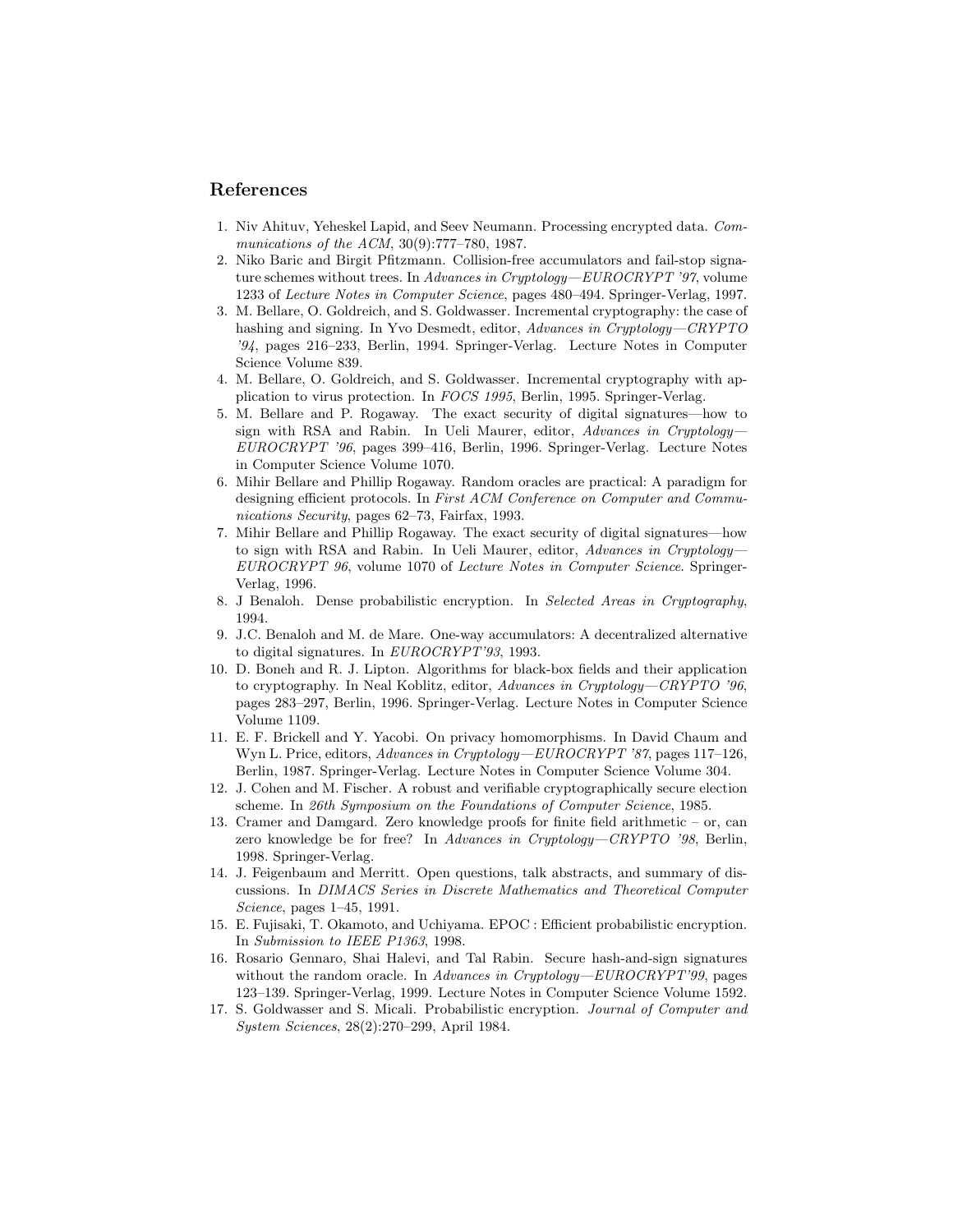- 18. Ralph Merkle. Protocols for public key cryptosystems. In Proceedings of the IEEE Symposium on Research in Security and Privacy, Oakland, CA, April 1980. IEEE Computer Society Press.
- 19. S. Micali and R. Rivest. Transitive signature schemes. In RSA Conference 2002, 2002.
- 20. D. Naccache and J. Stern. A new public key cryptosystem based on higher residues. In 5th ACM Symposium on Computer and Communications Security, 1998.
- 21. Goldreich Oded, Shafi Goldwasser, and Silvio Micali. How to construct random functions. Journal of the ACM, 33(4):792–807, October 1986.
- 22. P Paillier. Public-key cryptosystems based on composite degree residuosity classes. In Advances in Cryptology—EUROCRYPT '99, volume 1592 of LNCS, 1999.
- 23. R Peralta and J. Boyar. Short discreet proofs. In Journal of Cryptology, 2000.
- 24. R. Rivest. Two new signature schemes. Presented at Cambridge seminar; see http://www.cl.cam.ac.uk/Research/Security/seminars/2000/rivest-tss.pdf, 2001.
- 25. R. Rivest, L. Adleman, and M.L. Dertouzos. On data banks and privacy homomorphisms. In Foundations of Secure Computation, pages 169–178. Academic Press, 1978.
- 26. T. Sander, A Young, and M Yung. Non-interactive cryptocomputing in  $NC<sup>1</sup>$ . In FOCS '99, 1999.

### A Security analysis for the tree redaction scheme

The combination of redaction and randomization in the tree redaction scheme introduces one tricky aspect into the definition of security. The adversary might choose a message  $x \in \{0,1\}^*$ , and though the censor might be unwilling to reveal  $\mathsf{Sig}(x)$ , the adversary might be able to gain access to a redacted signature  $\text{Sig}(w)$  on some message  $w \preceq x$  of the attacker's choice. In this case our security analysis should ensure that the attacker cannot use this partial knowledge to obtain, e.g., a signature  $\text{Sig}(x)$  on the full message x. Therefore, in our model we give the adversary access to two different oracles, denoted R and S. Invoking  $R(x)$  denotes registration of a chosen message  $x \in \{0,1\}^*$ , and the registered messages are stored in a list  $x^1, x^2, \ldots, x^q$ . Calling  $S(i, w)$  returns the signature  $\text{Sig}(w)$  on the redacted message  $w \in \Sigma^*$ , if  $w \preceq x^i$ ; otherwise, if w is not a valid redaction of the message  $x^i$  specified in the *i*-th call to R, the computation aborts. Let  $W^i$  denote the join of all values w that appear in some oracle query of the form  $S(i, w)$ . If an adversary can output a signature on a message that is not a redaction of  $W^i$  for some i, we say that the adversary has found an existential forgery.

**Theorem 2.** Let G be a  $(t, \epsilon_G)$ -secure pseudorandom generator, H a  $(t, p_H)$ -collisionresistant hash function, and  $\text{Sig}_0$  a conventional signature scheme that is  $(t, q, p_S)$ secure against existential forgery. Suppose that  $F_k(x) = H(0, k, x)$  is a  $(t, q, \epsilon_H)$ -secure pseudorandom function. Then the redactable signature scheme Sig defined above for  $\hat{f}_n$  messages of length at most n is  $(t', q, p')$ -secure against existential forgery with respect to redaction, where  $p' = q \lceil \lg n \rceil \epsilon_G + nq\epsilon_H + ps + p_H + 2nq/2^{m'}$  and  $t' \approx t$ .

Proof. (sketch) Consider any adversary that attempts to break the resulting modified scheme by exhibiting existential forgeries, i.e., by finding a valid signature on a message  $w^*$  that is not a redaction of the join of its previous queries. We let  $x^i$  denote the *i*-th message registered with R,  $k_n^i$ ,  $v_\eta^i$  denote the key and hash value at node  $\eta$ , and we